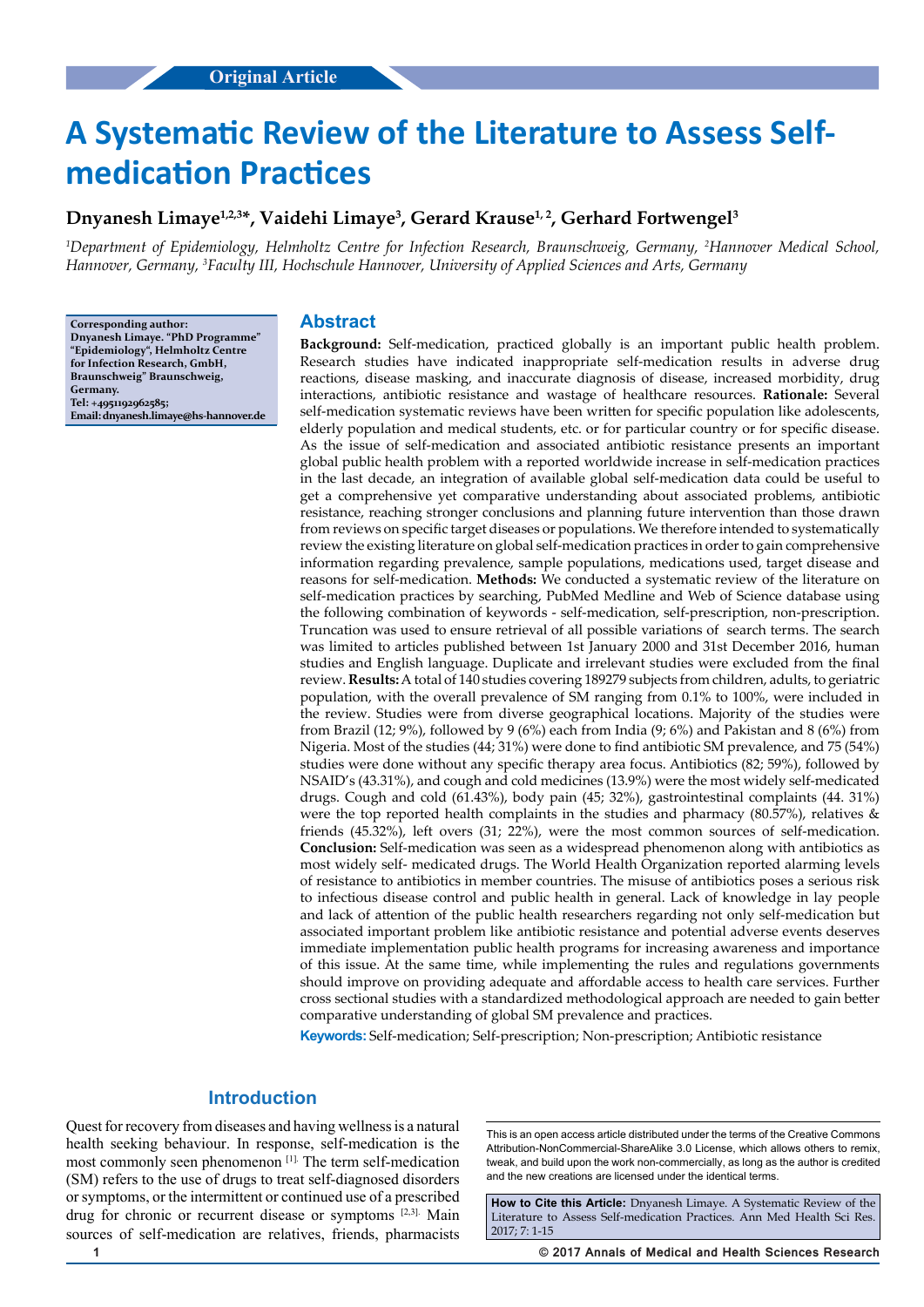who not only provide medicines but also the information about drug's use  $[4,5]$ . At the same time several factors like lack of access to health care, physician fees, time constraint, lack of trust on physician, inadequate implementation of drug laws have been shown to influence self-medication behavior [5-7].

Self- medication is an important public health problem and is practiced globally [3,7-9]. with a reported prevalence of 21% in Lithuania <sup>[10]</sup>. 19.8% in Romania <sup>[10].</sup> 15.2% in Spain <sup>[10].</sup> 21% in Portugal [8]. 31% in Czech Republic [11] among European countries. In developing countries reported prevalence rates are much higher, with 79% in India [12]. 84% in Pakistan [3]. 78% in Saudi Arabia<sup>[13]</sup>. 67% in Nigeria<sup>[14].</sup>

Several studies have indicated that inappropriate self-medication results in adverse drug reactions, disease masking, inaccurate diagnosis of disease, increased morbidity, drug interactions, antibiotic resistance and wastage of healthcare resources [7,15-18].

## **Rationale**

In the past several years, several systematic reviews on self medication have been written for specific population like adolescents [5,19] elderly population [20] physician and medical students <sup>[21]</sup> for particular countries <sup>[22,23]</sup> or for specific disease <sup>[24-1</sup>] 26]. As self-medication has a substantial impact on public health with growing practice [27-29]. it is helpful to have the issue of selfmedication presents an important public health issue, it may not only be a problem but could also offer advantages in many situations. There has been reported increase in self-medication practices in the last decade worldwide [27-29]. As self-medication has a substantial impact on public health with growing practice, it is helpful to integrate global self-medication data. It would give comprehensive yet comparative understanding, reaching stronger conclusions and planning future intervention than those drawn from reviews on specific target diseases or populations. As a part of the background for this effort, existing literature on self-medication was reviewed. This review provides an overview of global self-medication practices. It gives comprehensive information regarding prevalence, sample populations, medications used, target disease and reasons for self-medication.

#### **Method**

#### **Search strategy**

Authors conducted a systematic review of the literature on selfmedication practices. Preferred Reporting Items for Systematic Reviews and Meta-Analysis (PRISMA) flow diagram and guidance set out by the Centre for Reviews & Dissemination was followed for this review [30,31]. understanding of diseases and health, growth in information technology, number of available medications, and drug information have been identified as key factors contributing to increase in self-medication practices in the last decade [27-29]. Based on this, PubMed Medline and Web of Science database were searched for papers published between 1st January 2000 and 31st December 2016. Title/ abstract search was conducted with a combination of key words: self-medication, self-prescription, non-prescription. Truncation was used to ensure retrieval of all possible variations of search terms. As per Centre for Review and Dissemination (CRD) Guidance a search strategy for PubMed Medline and Web of Sciences is presented here in Figure 1<sup>[30].</sup>



#### **Figure 1:** Literature search strategy.

#### **Screening and eligibility criteria**

Pairs of reviewers (four - eyes principle) - independently screened the resultant literature from PubMed and Web of Science by reviewing their titles and abstracts. Search was limited to articles in English language and available as full text publication. Eligible studies for full text review were selected by excluding duplicate studies. Studies which were opinions, critiques of previous studies, letters to editors, were excluded and only those explicitly referring to self-medication practices were included for full text review. Two reviewers appraised the full text of each study independently. Any discrepancies between two reviewers were resolved through discussion, or involving a third reviewer as arbiter, if necessary. Finally, a third reviewer - checked all the excluded and included studies to validate the final selection of publications. Limiting the search to these two databases may not provide access to all self-medication studies and may influence the results, authors are aware of this as a study limitation.

#### **Data extraction**

Two reviewers screened all the full text articles to look for selfmedication practices details. Based on the results, a database was designed to enlist the self-mediation components addressed by them. Following self-medication component details were extracted from each study: year of publication, country of origin, population sampled, self-medication therapy area if any, selfmedication definition, study objective, socioeconomic details, health insurance, reasons, sources, medical conditions treated, antibiotic resistance awareness, patient leaflet use, adverse events checks, place and survey method, recall period, ethical approval for study, and pilot study information.

#### **Results**

#### **Literature search results**

The literature search as shown in Figure 1 generated a total 1663 studies from PubMed Medline and Web of Science. Title and abstract review was done to remove duplicate (342) and irrelevant studies (1181). (We defined irrelevant studies as – publications not based on own studies conducted by authors to investigate self-medication or which are giving opinion or critique of previous studies, or with a focus on drug dependency,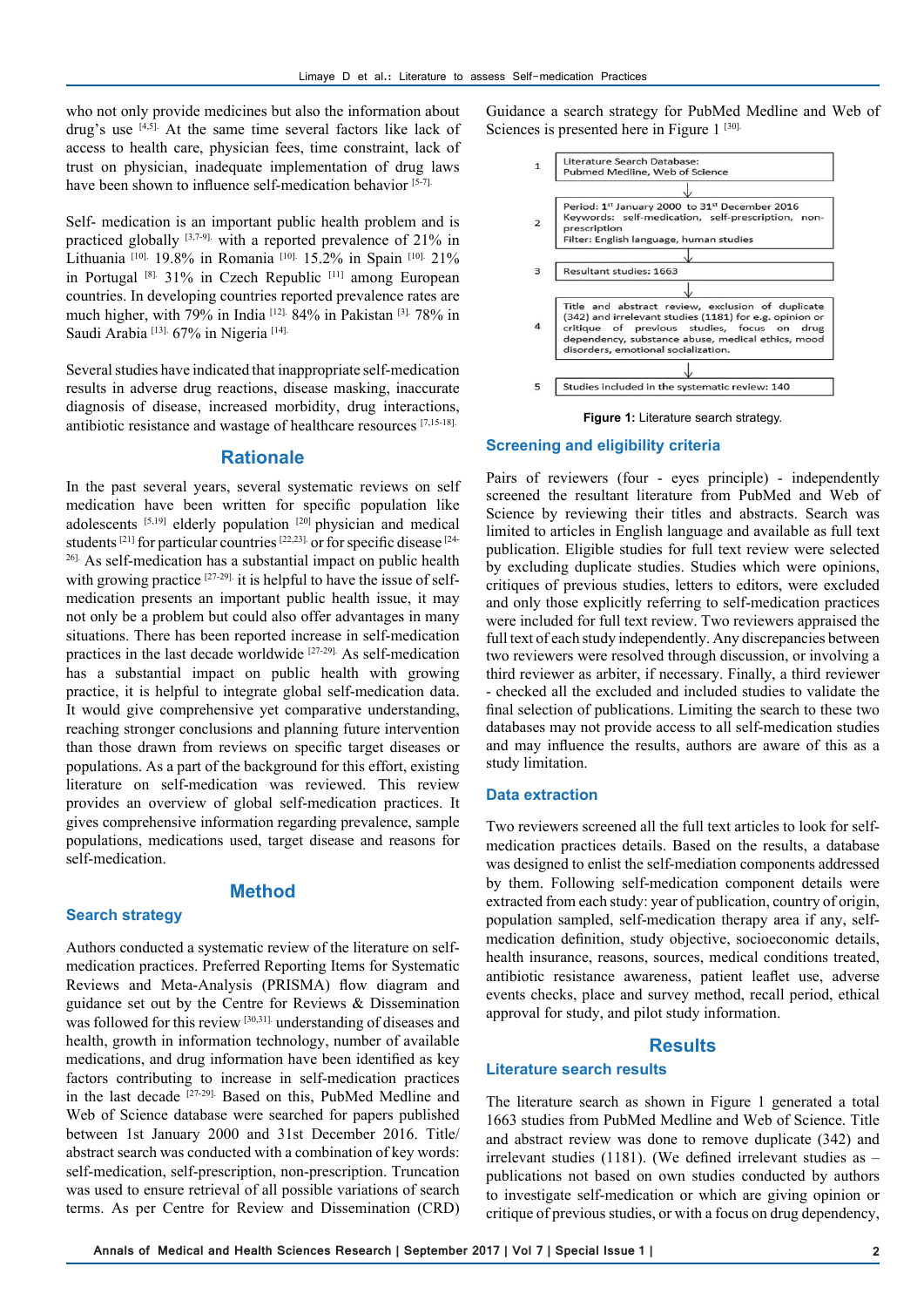substance abuse, safety database, pharmacist views, mood disorders, medical ethics and emotional socialization). Finally 140 studies were included in the systematic review. The study details are presented in Table 1 [32-154].

## **Study characteristics**

The studies in the 140 publications differed in sample size, therapy areas, self-medication prevalence, recall period, and

| Table 1: Self-Medication Prevalence From Various Countries.                          |             |                                                                                     |                   |  |  |
|--------------------------------------------------------------------------------------|-------------|-------------------------------------------------------------------------------------|-------------------|--|--|
| Country                                                                              | Sample size | <b>Study Therapy Area</b>                                                           | Self-medication % |  |  |
| Argentina (2)[100,101]                                                               | 176-379     | Ophthalmology, Psoriasis                                                            | 33-100            |  |  |
| Bahrain (2)[15,17]                                                                   | 134-141     | ΝS                                                                                  | 45-73             |  |  |
| Bangladesh (2)[18,116]                                                               | 500-1300    | Antibiotics, NS                                                                     | 26-100            |  |  |
| Brazil (12) <sup>[52,58,68,69,80,85,89,98,105,109,120,123]</sup>                     | 772         | <b>NS</b>                                                                           | 24-86             |  |  |
| Cameroon (1)[1]                                                                      | 283         | Dental                                                                              | 67                |  |  |
| China (6) [32,86,90,112,130,149]                                                     | 30-1459     | Antibiotics, NS                                                                     | 40-82             |  |  |
| Colombia (1)[125]                                                                    | 414         | <b>NS</b>                                                                           | 77                |  |  |
| Croatia $(2)^{[41,111]}$                                                             | 287-389     | Analgesic, NS                                                                       | 74-88             |  |  |
| Czech Republic (1) [11]                                                              | 979         | <b>NS</b>                                                                           | 75                |  |  |
| Congo (1)[127]                                                                       | 251         | <b>NS</b>                                                                           | 54                |  |  |
| Denmark (1) <sup>[44]</sup>                                                          | 1959        | Antibiotics                                                                         | 3                 |  |  |
| Egypt (1)[147]                                                                       | 1100        | <b>NS</b>                                                                           | 86                |  |  |
| Ehiopia (4) [17,148,121,133]                                                         | 270-1257    | Antibiotics, NS                                                                     | 18-100            |  |  |
| Euro-Mediterranean region (1) [66]                                                   | 1705        | Antibiotics                                                                         | 01 to 37          |  |  |
| Europe (4) [9,10,49,55]                                                              | 1090-15548  | Antibiotics                                                                         | $0.1$ to 62       |  |  |
| Finland $(1)$ <sup>[42]</sup>                                                        | 857         | <b>NS</b>                                                                           | 65                |  |  |
| France (2) [107,155]                                                                 | 100-3027    | Steroids, NS                                                                        | 15-84             |  |  |
| Ghana (1) <sup>[91]</sup>                                                            | 600         | Antibiotics                                                                         | 70                |  |  |
| Greece (2) [73,128]                                                                  | 150-1139    | Antibiotics, NS                                                                     | 54,77             |  |  |
| Guatemala (1) <sup>[134]</sup>                                                       | 418         | Antibiotics                                                                         | 78                |  |  |
| India (9) [6,12,54,87,99,139,146,151,153]                                            | 100-1928    | Dentistry, NS                                                                       | 18-78             |  |  |
| Indonesia (1) [135]                                                                  | 25          | Antibiotics                                                                         | 100               |  |  |
| Iran (6) [7,47,73,106,129,140]                                                       | 180-500     |                                                                                     | 35-91             |  |  |
| Israel $(1)$ <sup>[38]</sup>                                                         | 467         | Migraine, Antibiotics                                                               | 10                |  |  |
| Italy (3) [93,102,141]                                                               |             | Antibiotics                                                                         |                   |  |  |
| Jordan (4) [60,63,144,152]                                                           | 1269        | Antibiotics, NS                                                                     | 23-69             |  |  |
|                                                                                      | 819         | Antibiotics, NS                                                                     | 40-87             |  |  |
| Kuwait (3) [43,56,136]                                                               | 100-1110    | Diabetes, Antibiotics, NS                                                           | 13-92             |  |  |
| Lao $(1)$ <sup>[45]</sup>                                                            | 500         | Antibiotics                                                                         | 16                |  |  |
| Lebanon (1) [114]                                                                    | 319         | Antibiotics                                                                         | 42                |  |  |
| Lithuania (1) [138]                                                                  | 1005        | Antiobiotics                                                                        | 31                |  |  |
| Malaysia (1) <sup>[29]</sup>                                                         | 314         | <b>NS</b>                                                                           | 67                |  |  |
| Mexico (1) <sup>[70]</sup>                                                           | 245         | <b>NS</b>                                                                           | 53                |  |  |
| Nepal (1) <sup>[35]</sup>                                                            | 142         | <b>NS</b>                                                                           | 59                |  |  |
| Nigeria (8) [14,40,50,75,81,82,83,93]                                                | 210-4128    | Antibiotics, Malaria, Colic, Menstrual<br>Disease, Dentistry, ENT, Antimalarial, NS | 24-91             |  |  |
| Pakistan (9) [3,59,84,96,108,113,122,125,150]                                        | 150-1850    | Antibiotics, NS                                                                     | 15-95             |  |  |
| Palestine (2) [61,104]                                                               | 565-1581    | <b>NS</b>                                                                           | 87-98             |  |  |
| Poland (2) [103,137]                                                                 | 609-891     | Antibiotics                                                                         | $11 - 41$         |  |  |
| Portugal (3) [8,48,117]                                                              | 1192-3198   | Antibiotics, NS                                                                     | 21-39             |  |  |
| Romania (1) [110]                                                                    | 461         | <b>NSAID</b>                                                                        | 80                |  |  |
| Saudi Arabia (3) [13,131,142]                                                        | 504         | NSAID, Antibiotics                                                                  | 49-75             |  |  |
| Serbia (2) [124,143]                                                                 | 383-1296    | ΝS                                                                                  | 46-79             |  |  |
| Slovenia (4) [77,78,79,88]                                                           | 410-1294    | <b>NS</b>                                                                           | 38-92             |  |  |
| Spain (4) [34,46,76,95]                                                              | 190-20738   | Antibiotics, NS                                                                     | 20-77             |  |  |
| Sri Lanka (1) [132]                                                                  | 175         | Antibiotics                                                                         | 100               |  |  |
| Sudan (3) [16,39,51]                                                                 | 1000-1750   | <b>Antibiotics And Anti-malarials</b>                                               | 73-82             |  |  |
| Sweden (1) [37]                                                                      | 690         | Antibiotics                                                                         | 0.3               |  |  |
| Tanzania (1) [119]                                                                   | 93          | Malaria                                                                             | <b>NS</b>         |  |  |
| Thailand (2) [53,71]                                                                 | 400-3720    | <b>NS</b>                                                                           | 86-92             |  |  |
| Turkey (4) [33,36,64,154]                                                            | 602-3521    | Antibiotics, NS                                                                     | 19-58             |  |  |
| UAE (1) [67]                                                                         | 860         | Antibiotics                                                                         | 56                |  |  |
| Uganda (1) [115]                                                                     | 884         | Antibiotics                                                                         | 75                |  |  |
| USA (3) [62,65,74,97]                                                                | 19-691      | Antibiotics, NS                                                                     | 31-100            |  |  |
| Vietnam $(1)$ [145]                                                                  | 160         | <b>NS</b>                                                                           | 39                |  |  |
| Yemen, Saudi Arabia, and Uzbekistan (1) [118]                                        | 1200        | Antibiotics                                                                         | 78                |  |  |
| NS=Non-specific; ENT=Ear, Nose, Throat, NSAID= Non-steroidal anti-inflammatory drugs |             |                                                                                     |                   |  |  |

**Annals of Medical and Health Sciences Research | September 2017 | Vol 7 | Special Issue 1 | 3**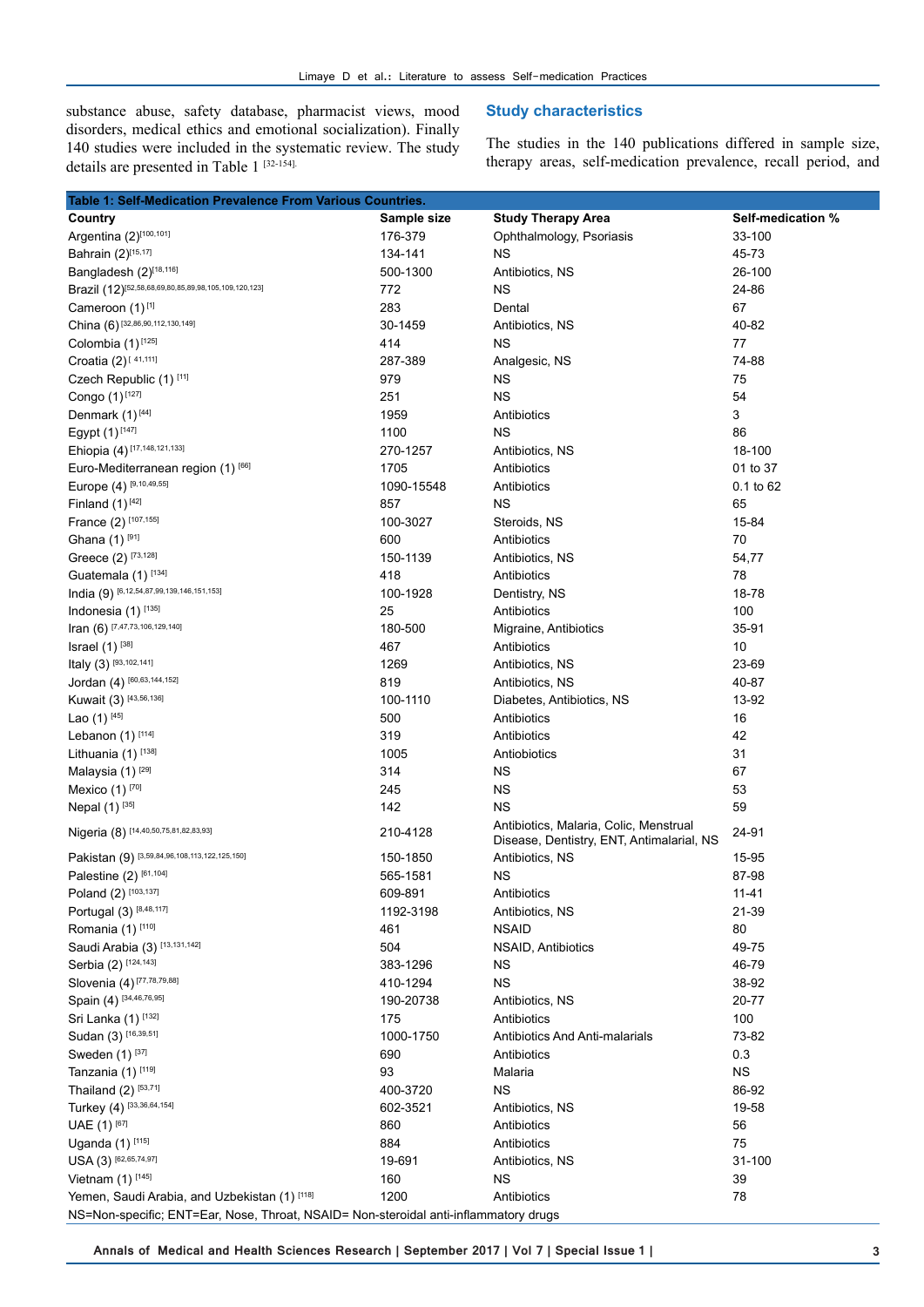location. These studies covered 189279 subjects from children, adults, to geriatric population. Sample size ranged from 19 to 20738. The articles reviewing self-medication prevalence rates originated from different countries (Table 1).

Six studies were multinational in nature and investigated crossnational prevalence of SM among adults from Yemen, Saudi Arabia, and Uzbekistan [118]. Euro-Mediterranean - Cyprus, Egypt, Jordan, Lebanon, Libya, Tunisia and Turkey [66] and Europe  $[9,10,49,55]$ . Majority of the studies were from Brazil (12; 9%) [52,58,68,69,80,85,89,98,105,109,120,123]. followed by 9 (6%) each from India (9; 6%) [6,12,54,87,99,139,146,151,153]. and Pakistan [3,59,84,96,108,113,122,12 5,150]. and 8 (6%) from Nigeria [14,40,50,75,81,82,83,93].

Majority of the studies used face to face interview method (98.70%) for data collection, while self-administered questionnaire technique was used for remaining 42 (30%) studies. Seventy-five (54) studies were done without any focus on specific therapy area for self-medication, whereas 44 (31%) studies investigated self-medication prevalence of antibiotics, rest of the studies were in other therapy areas for example: malaria, analgesic, diabetes, menstrual symptoms etc.

#### **Results based on specific self-medication aspects**

**Definition of self-medication:** The phrasing of self-medication definition was inconsistent across studies. Twenty-six (18%) studies failed to report definition of SM. However the most common themes used in definition were as follows: use of drugs without consultation of healthcare professional (57; 40%), use of drugs without prescription (27; 19%), use of the drugs with own initiative (24; 17%). Remaining 8 (6%) studies used varied definitions of self-medication such as – using the drug with lay advice, at the recommendation of family/friends, use after demanding from pharmacist etc.

Performance characteristics of SM: After a review of 140 publications, it was seen that only 93(66%) publications reported that they had obtained ethical approval for conducting the research study. Reported recall period varied from - on that day to ever in life. Before conducing the main study only 63(45%) publications reported piloting before initiation of the study. Response rates varied from as low as 2% for a web-based platform study and 18% to as high as 100% in face to face interview studies (Table 2) [155-172].

### **Prevalence rates and associated factors**

The overall prevalence of SM ranged from 0.1% to 100% and 3 studies did not report SM prevalence (Table 2) [62,86,119]. Thirtyseven studies had low (less than 36% i.e. below 25th percentile), 63 studies had medium (between 36% to 77% i.e., 25th to 75th percentile), whereas 40 studies had high prevalence (more than 77% i.e., above 75th percentile) of SM.

Most of the studies (44.31%) were done to find antibiotic SM prevalence, some other therapy areas studied were analgesics, malaria, and psoriasis etc., whereas 75 (54%) studies were done without any specific therapy area focus.

Antibiotics SM prevalence varied from 1% to 100%. Seventeen studies had low, 21 studies had medium, whereas 7 studies had high prevalence of SM. High antibiotic prevalence was reported from studies done in the developing countries like Indonesia, Sri Lanka, Nigeria, Sudan, Guatemala etc. Greece was the only country belonging to developed nations which showed a high antibiotic SM prevalence 77% [72].

A cross national study done in 19 European countries showed high prevalence rates of self-medication with antimicrobial drugs in eastern and southern Europe and low in northern and Western Europe<sup>[10].</sup> Younger age, higher education, and presence of a chronic disease were associated with higher rates of self-medication. Another cross national study done in 12 European countries indicated that higher gross domestic product (wealth) and exact dispensation of prescribed tablet quantities by pharmacies were independently associated with lower likelihood of antibiotic self-medication [55]. A study in Euro-Mediterranean region revealed that prevalence of selfmedication with antibiotics varied from <0.1% in Cyprus to 37% in Lebanon [66]. Rates of self-medication rose with increasing age in Lebanon [66]. A study done in Yemen, Saudi Arabia, and Uzbekistan documented self-medication prevalence of antibiotics varied from 48% in Saudi Arabia to 78% in Yemen and Uzbekistan [148]. In Yemen and Saudi Arabia younger women and respondents with a lower level of education were more likely to self-medicate with antibiotics [118]. A descriptive, crosssectional study reported SM prevalence of 20% among 20738 Spanish adult populations [76]. The prevalence of self-medication was 17% for women and 14% for men ( $p<0.05$ ). The variables that were independently and significantly associated with a greater probability of self-medicated consumption in women were: lower age; consumption of alcohol; smoking habit. Among men, self-medication was associated with nationality (immigrants were more likely to self-medicate), income, and alcohol consumption [76]. A cross-sectional study done with 3,720 undergraduate students in the Northern part of Thailand showed that 86% participants used self-medication. Females had significantly higher SM prevalence than males [53].

#### **Socioeconomics and health insurance**

Income, education and health insurance aspects were looked into 51(36%), 115(82%), and 28(20%) studies respectively. Participants with higher income<sup>[39,85]</sup> and higher education level [32,63,64,69,151] and having insurance [32,63,64]. were reported to be more likely to use SM.

## **Antibiotic resistance, prescribing information, adverse events**

Knowledge about antibiotic resistance, prescribing information reading, and adverse events awareness among participants were reported in 12(9%), 18(13%), and 49(35%) studies respectively. On the backdrop of overall lack of attention of the public health researchers on the important problems related to self-medication, concerns about antimicrobial resistance, and potential adverse effects were reported as disadvantages of self-medication with antibiotics in the urban population of Yogyakarta, Indonesia [135].

Lack of antibiotic resistance knowledge was seen among participants from Kuwait, over half of participants did not agree on the statements: 'the unnecessarily use of antibiotics can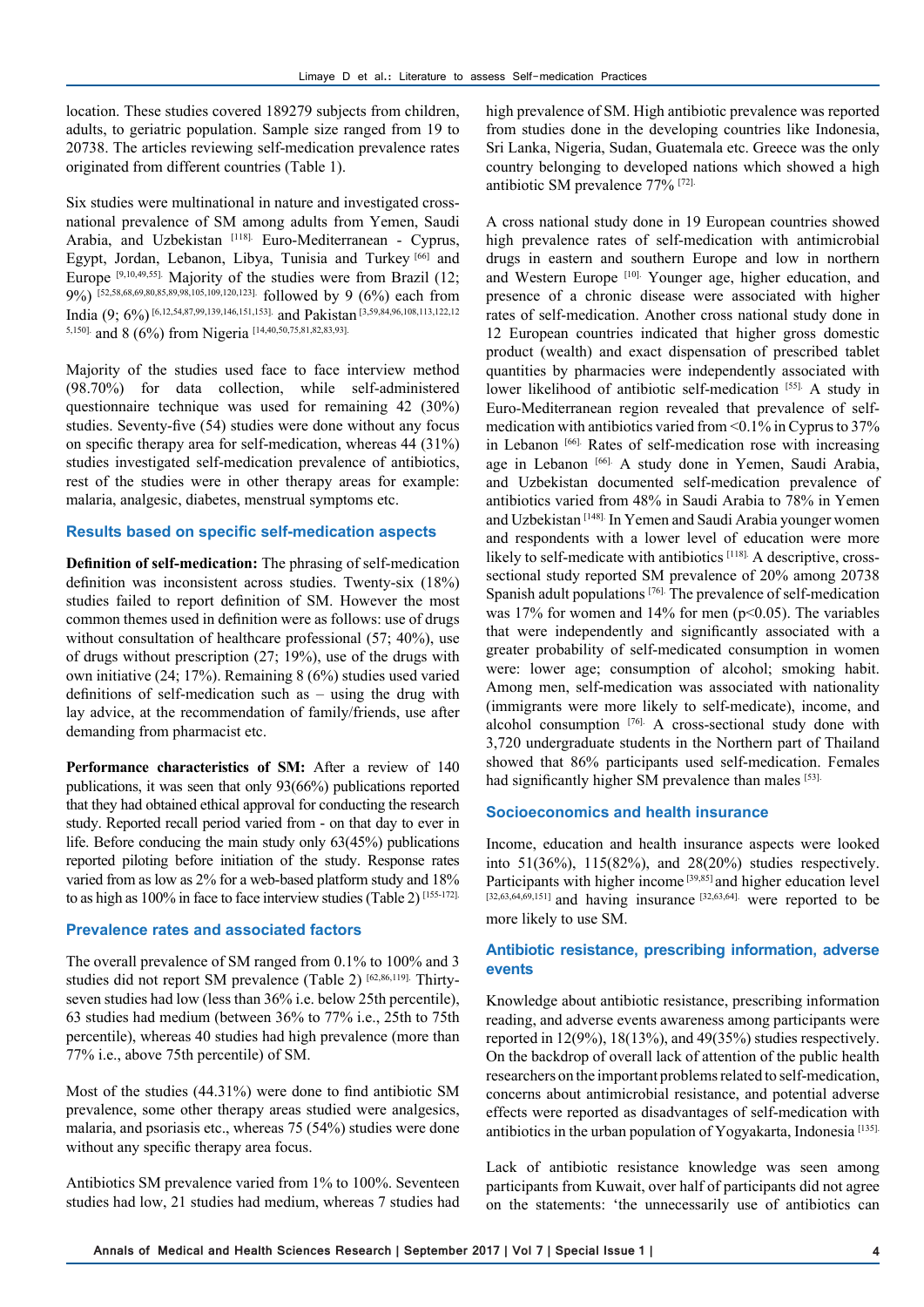| Table 2: Summary of results.                                                                                                                                                       |                                                                                                                                                                                                                                                                                                      |                               |  |  |
|------------------------------------------------------------------------------------------------------------------------------------------------------------------------------------|------------------------------------------------------------------------------------------------------------------------------------------------------------------------------------------------------------------------------------------------------------------------------------------------------|-------------------------------|--|--|
| <b>Variables</b>                                                                                                                                                                   |                                                                                                                                                                                                                                                                                                      | Range                         |  |  |
| Overall prevalence of SM                                                                                                                                                           |                                                                                                                                                                                                                                                                                                      | 0.1% to 100 %                 |  |  |
| Antibiotic SM prevalence                                                                                                                                                           |                                                                                                                                                                                                                                                                                                      | 1 to 100%                     |  |  |
| Sample size                                                                                                                                                                        |                                                                                                                                                                                                                                                                                                      | 19 to 20738                   |  |  |
| Recall period                                                                                                                                                                      |                                                                                                                                                                                                                                                                                                      | point of time to lifetime use |  |  |
| Response rate                                                                                                                                                                      |                                                                                                                                                                                                                                                                                                      | 2 % to 100 %                  |  |  |
| Total participant population                                                                                                                                                       |                                                                                                                                                                                                                                                                                                      | 189279                        |  |  |
| Participants self-medicated                                                                                                                                                        |                                                                                                                                                                                                                                                                                                      | 81665 (43%)                   |  |  |
| Variables                                                                                                                                                                          |                                                                                                                                                                                                                                                                                                      | Number of studies (%)         |  |  |
| Ethical approval                                                                                                                                                                   |                                                                                                                                                                                                                                                                                                      | 91(65%)                       |  |  |
| Pilot study                                                                                                                                                                        |                                                                                                                                                                                                                                                                                                      | 63 (45 %)                     |  |  |
| Income                                                                                                                                                                             |                                                                                                                                                                                                                                                                                                      | 51 (36%)                      |  |  |
| Education                                                                                                                                                                          |                                                                                                                                                                                                                                                                                                      | 115 (82%)                     |  |  |
| Health insurance                                                                                                                                                                   |                                                                                                                                                                                                                                                                                                      | 28 (20%)                      |  |  |
| Antibiotic resistance                                                                                                                                                              |                                                                                                                                                                                                                                                                                                      | 12 (9%)                       |  |  |
| Prescribing information reading                                                                                                                                                    |                                                                                                                                                                                                                                                                                                      | 18 (13%)                      |  |  |
| Adverse event awareness                                                                                                                                                            |                                                                                                                                                                                                                                                                                                      | 49 (35%)                      |  |  |
| Drugs used for self-medication                                                                                                                                                     |                                                                                                                                                                                                                                                                                                      |                               |  |  |
|                                                                                                                                                                                    | Antibiotics [1,3,6,7,8,9,10,12,32,33,34,36,37,38,39,41,44,45,46,49,50,51,52,54,55,57,58,59,60,61,66,67,69,70,72,73,74,75,82,85,88,89,93,94,96,97,100,103<br>,104,105,114,115,116,117,118,119,122,123,124,125,126,130,132,134,135,136,138,139,140,141,142,143,144,148,149,150,151,152,13,154,156]     | 82 (59%)                      |  |  |
| $\bullet$                                                                                                                                                                          | NSAID [3,6,7,12,15,33,35,41,47,53,57,58,59,60,61,68,69,70,72,82,84,85,89,96,97,100,105,111,122,123,124,125,126,127,132,140,141,142,143,144,145,148,148,149                                                                                                                                           | 43 (31%)                      |  |  |
| ٠                                                                                                                                                                                  | Cough & cold medications [7,8,12,85,57,61,68,100,105,125,130,154,156]                                                                                                                                                                                                                                | 13 (9%)                       |  |  |
| $\bullet$                                                                                                                                                                          | Antimalarial [39,40,51,94,120]                                                                                                                                                                                                                                                                       | 5(4%)                         |  |  |
| Sources of self-medication                                                                                                                                                         |                                                                                                                                                                                                                                                                                                      |                               |  |  |
|                                                                                                                                                                                    | Pharmacy <sup>[1,3,7,9,10,11,13,17,18,29,32,33,34,35,36,39,43,45,46,47,50,51,52,53,54,55,56,59,60,63,64,65,66,71,73,76,78,79,80,83,84,85,86,89,90,91,94,97,99,101</sup><br>,103,104,105,109,113,115,116,119,120,122,123,124,126,134,135,137,138,139,140,143,144,145,147,148,149,150,151,153,154,157] | 80 (57%)                      |  |  |
| ٠                                                                                                                                                                                  | friends and relatives [1,3,9,10,17,39,44,45,51,52,53,54,55,56,59,61,63,64,65,66,73,74,78,79,80,83,84,89,90,91,94,104,119,120,126,137,138,139,140,147<br>,150,151,153,154,156]                                                                                                                        | 45 (32%)                      |  |  |
| $\bullet$                                                                                                                                                                          | left overs [6,9,10,32,39,44,52,64,67,73,84,94,99,104,113,116,118,120,130,135,137,138,139,143,144,147,148, 149,150,154,156]                                                                                                                                                                           | 31 (22%)                      |  |  |
| $\bullet$                                                                                                                                                                          | home pharmacy [6,7,11,18,41,59,66,103,120,125,126]                                                                                                                                                                                                                                                   | 11(8%)                        |  |  |
|                                                                                                                                                                                    | previous prescriptions [6,17,54,55,63,90,119,124]                                                                                                                                                                                                                                                    | 8(6%)                         |  |  |
|                                                                                                                                                                                    | <b>Reasons for self-medication</b>                                                                                                                                                                                                                                                                   |                               |  |  |
|                                                                                                                                                                                    | time constraint [1,3,6,11,12,13,15,17,29,34,39,50,53,54,55,57,59,60,63,64,66,78,83,84,87,90,92,94,98,99,100,101,103,105,107,109,113,114,115,116,117,118,<br>120, 122, 126, 127, 131, 132, 134, 135, 136, 141, 143, 147, 149, 150, 153, 154, 157]                                                     | 59 (42%)                      |  |  |
| ٠                                                                                                                                                                                  | COSt constraint [1,3,6,13,15,17,29,35,39,50,51,53,54,60,61,62,64,65,66,69,82,83,84,87,91,92,98,99,100,101,102,105,107,109,113,114,115,117,119,120,122,12<br>6, 127, 132, 135, 136, 141, 146, 149, 150, 151, 152, 153]                                                                                | 53 (38%)                      |  |  |
| $\bullet$                                                                                                                                                                          | mild disease [1,6,12,13,15,35,57,59,60,61,83,100,105,109,122,126,127,132,135,141,142,143,145,146,147,148,150,153]                                                                                                                                                                                    | 28 (20%)                      |  |  |
| ٠                                                                                                                                                                                  | Have knowledge [12,14,18,29,32,35,40,53,55,63,69,74,97,99,101,107,116,118,127,139,140,141,152,153,154]                                                                                                                                                                                               | 25 (18%)                      |  |  |
|                                                                                                                                                                                    | past experience [3,6,11,13,29,39,51,57,59,63,64,65,66,71,74,105,114,117,122,132,136,145,149,150]                                                                                                                                                                                                     | 24 (17%)                      |  |  |
| ٠                                                                                                                                                                                  | no trust in physician [6,47,60,61,78,87,102,105,117,126,134,135,141,146,151,157]                                                                                                                                                                                                                     | 16 (11%)                      |  |  |
|                                                                                                                                                                                    | CONVenience [13,59,63,71,91,113,135,151,152]                                                                                                                                                                                                                                                         | 9(6%)                         |  |  |
|                                                                                                                                                                                    | previous prescription [12,92,109,126,129,142,148]                                                                                                                                                                                                                                                    | 7(5%)                         |  |  |
| Self-medicated health complaints                                                                                                                                                   |                                                                                                                                                                                                                                                                                                      |                               |  |  |
|                                                                                                                                                                                    | Cough and cold [6,8,12,13,15,17,29,32,33,34,39,42,43,44,46,48,51,52,55,57,58,59,61,63,64,65,66,69,73,77,78,84,88,91,94,97,100,103,105,109,111,114,117,<br>119, 120, 125, 126, 127, 128, 132, 133, 135, 137, 139, 141, 147, 149, 151, 152, 154, 156]                                                  | 61 (43%)                      |  |  |
|                                                                                                                                                                                    | Body pain [1,3,8,10,12,29,34,35,42,43,48,53,54,58,61,62,69,70,71,72,78,83,84,85,90,97,99,100,105,109,111,120,124,125,126,129,132,135,141,143,144,145,14<br>8,149,155]                                                                                                                                | 45 (32%)                      |  |  |
| GI diseases [3,8,13,14,17,29,32,33,45,48,52,53,61,65,69,70,76,84,88,94,97,100,114,115,116,117,119,120,122,123,127,128,129,133,134,135,137,141,144,146,<br>٠<br>147, 148, 155, 157] |                                                                                                                                                                                                                                                                                                      | 44 (31%)                      |  |  |
| ٠                                                                                                                                                                                  | Fever <sup>[3,6,12,17,33,34,35,52,54,58,59,64,66,67,71,73,77,84,85,91,97,99,100,103,109,116,119,120,123,125,133,135,139,143,147,149,152,154,155,156]</sup>                                                                                                                                           | 40 (29%)                      |  |  |
| $\bullet$                                                                                                                                                                          | Infection <sup>[8,9,10,12,13,36,37,39,44,51,63,64,65,66,67,70,74,85,101,105,109,114,115,125,140,141,143,144,146,148,153,155]</sup>                                                                                                                                                                   | 32 (23%)                      |  |  |
|                                                                                                                                                                                    | Headache [3,10,15,17,33,35,42,47,52,54,59,76,111,112,116,122,123,124,126,129,132,147,149,154]                                                                                                                                                                                                        | 24 (17%)                      |  |  |
|                                                                                                                                                                                    | Menstrual problems [6,43,45,53,57,76,99,112,119,124,132]                                                                                                                                                                                                                                             | 11(8%)                        |  |  |
|                                                                                                                                                                                    | Skin disease [13,32,43,53,71,74,76,115,129,133]                                                                                                                                                                                                                                                      | 10 (7%)                       |  |  |
| $\bullet$                                                                                                                                                                          | Malaria [39,40,51,94,120,128]                                                                                                                                                                                                                                                                        | 6(4%)                         |  |  |

increase the resistance of bacteria to them' (51%), 'resistance to antibiotics is a worldwide problem' (53%) [136].

Another study among non-medical students from Karachi, Pakistan reported that while 63% participants denied having any knowledge about antibiotic resistance, only 20% correctly knew that indiscriminate use of antibiotics can lead to increased antibiotic resistance [113]. A study from Central Saudi Arabia investigating attitudes towards SM found that 44% participants indicated that they always read the medication pamphlet, and 29% believed that buying medication without prescription is not safe practice [142]. A study evaluating the knowledge, attitude and practice of SM among medical students from Arabian Gulf University, Bahrain found that 45% of the participants practiced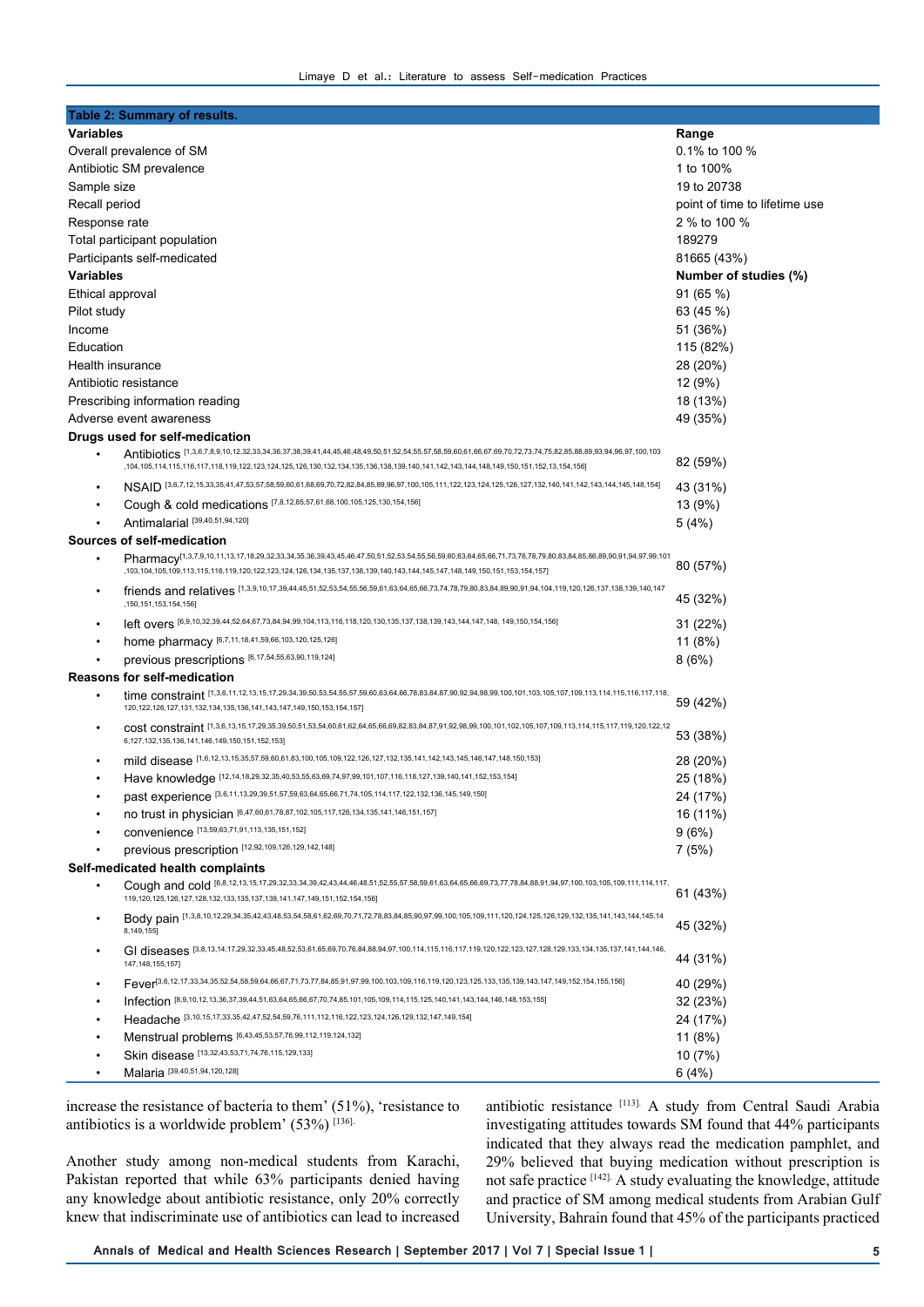SM, 72% read the package insert, and 33% reported risk of adverse reactions as a reason against SM [15].

## **Self-medicated drugs**

The most widely self-medicated drugs were antibiotics (82; 59%), followed by NSAID's (43; 31%), and cough and cold medicines (13; 9%). 5(4%) Studies done in Sudan,<sup>[39,51].</sup> Nigeria [40,93]. and Tanzania<sup>[119]</sup>. reported SM of antimalarial drugs as shown in Table 2.

## **Antibiotics**

Antibiotic SM varied from 1 to 100% as shown in Table 2.

Penicillins were the most commonly used medicines for SM and participants of younger age, higher education, and having a chronic disease were associated with higher prevalence of self-medication [10]. Authors also reported that, respondents' self-diagnosed disorders were self-limiting and antimicrobial drugs would not have been indicated [10]. Seventy percent of the university students from Accra, Ghana indicated that they practiced SM with antibiotics. The most commonly used antibiotic was amoxicillin (23.9%). Thirty five percent of the students who practiced self-medication indicated that their treatments were not successful, and among these 77% continued with SM but changed the antibiotic. Forty six percent of the students did not complete the full course of antibiotics, while 51% of the respondents were aware that SM could cause adverse health effects such as antibiotic resistance [91].

A study done in Bahir Dar City, Ethiopia reported 18% prevalence of SM with amoxicillin (64.4%) as most commonly used antibiotic. Individuals with lower educational status, younger age groups, and those unable to read and write were more likely to use SM with antibiotics. Authors also reported that in Ethiopia, amoxicillin is the most commonly prescribed antibiotic from which its common use in community could have arisen [133]. Twenty six percent antibiotic SM prevalence was reported among participants from Bangladesh and metronidazole (50%) was the most frequently self-medicated antibiotic. Diarrhea, dysentery and food poisoning were the main indications for self-medication, revealing the poor hygienic food intake of the Bangladeshi people as pointed out in the study. Forty one percent participants reported excellent disease recovery and of them 7% reported side effects for the SM of antibiotics [116].

## **NSAIDs**

Followed by antibiotics (82; 58%), NSAIDs (43; 30%) were the second most self-medicated drugs, as shown in Table 2. A study done to find influence of medical training on self-medication by students in Bahrain showed NSAIDs (81%) were the most commonly used drugs for SM. This correlated well with high incidence of headache, mostly stress-related among medical students as a very common indication for self-medication [57]. Similarly a study done in Tabriz, Iran showed NSAIDs (21%) were the most commonly used drugs for SM among the clients of drug stores. Administrative employees consistently requested fewer SM drugs than blue-collar workers [7]. A study done to investigate the contents of home medicine chests and their

relationship with self-medication in children and adolescents in Brazil, showed that NSAIDs (27%) were most commonly stored drugs [58]. Many of these had past their expiry date (12%) and were missing (33%) their original patient information leaflets or labels. Medicines were stored in kitchen or bathroom, which could lead to physical or chemical changes due to exposure to heat, cold, humidity and sunlight, in addition to the risk of contamination by chemical and sanitary products. Furthermore, in this study it was observed that storing medicines in the bathroom was a risk factor for self-medication, perhaps because the products are more easily accessed and more likely to be noticed there [58]. A study in dental patients from Karnataka, India showed that NSAIDs (42.5%) were the most commonly used drugs for SM with a high prevalence among females. This may be due to lower threshold towards pain in females and greater fear of dental treatments among them [139]. A study in Romania did not find significant difference in self-medication with NSAIDs among urban (92%) and rural (81%) participants. There were no significant differences based on education, or gender among the participants [110].

# **Anti-malarials**

Antimalarial self-medication prevalence varied from 4.4% to 50% [39,51,40,93,119]. A study done in Khartoum, Sudan reported 43.4% prevalence of SM with anti-malarials. A Higher prevalence was seen in males, younger age group of <40 years, middle income earners and less educated respondents [39]. Thirty nine percent of the respondents who self-medicated with antimalarials reported incorrect doses and/or inappropriate duration of use of the medication. Self-treatment of malaria is common in Sudan, following self-diagnosis mainly based on presumptive symptoms of malaria [39]. An anti-malarial SM prevalence of 4.4% was reported among university students in Khartoum, Sudan. Higher prevalence was seen in males, among older age group, private university respondents [51]. Twenty eight percent respondents stopped treatment immediately after noticeable improvement, while 71% reported continuing treatment until finishing the medication [51]. A study done among university students in Nigeria reported SM prevalence of 46% with anti-malarials. Higher prevalence self-medication was reported in the older age group, female students, and undergraduate students [93]. High frequency of use of these drugs by the students was expected because they live in a malaria endemic region [93].

## **Health complaints / clinical indications for which selfmedication is practiced**

Cough and cold (61; 43%), body pain (45; 32%), gastrointestinal complaints (44; 31%) and fever (40; 29%) were the top reported health complaints as shown in Table 2.

 A nationwide cross-sectional study among teachers from Yemen, Saudi Arabia, and Uzbekistan, reported the SM prevalence ranging from 48% in Saudi Arabia to 78% in Yemen and Uzbekistan. Cough (40%), influenza (33%) and gynecological inflammations (31%) were the top clinical indications for SM with antibiotics. Younger women and those with a lower level of education in Yemen and Saudi Arabia were more likely to keep medicine inventory at home and self-medicate, whereas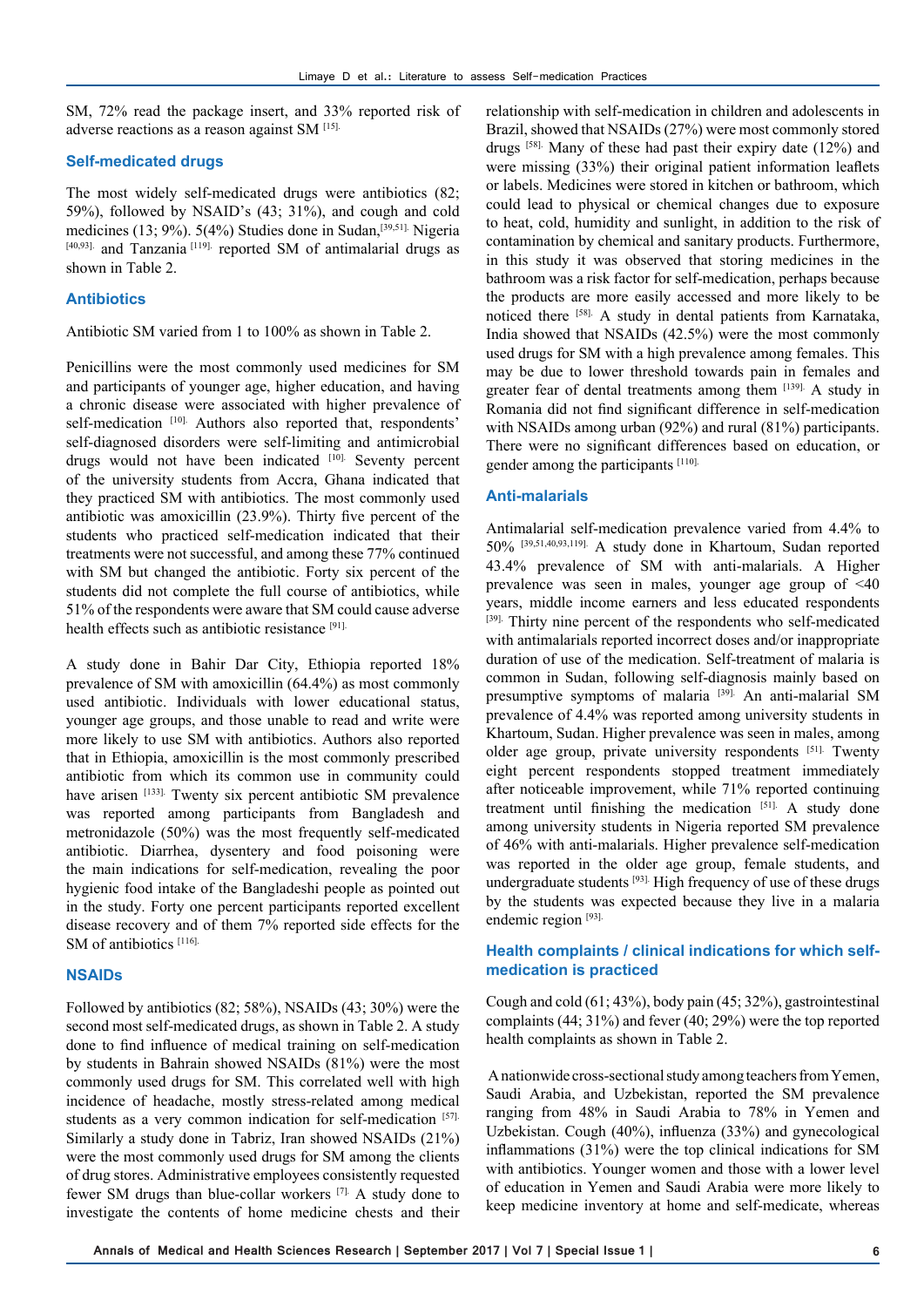in Uzbekistan, age and education did not affect self-medication [118]. Pain was the major health complaint among adolescents in public schools in Kuwait. Gender differences were seen in the use of medicines, 64% male students reported SM for muscular pain while 74% of female students reported SM for menstrual discomfort [43]. A study aimed at describing the factors associated with self-medicated consumption of drugs in Spain from a gender perspective revealed 20% prevalence of SM. Cold, influenza and sore throat (31%) were the top clinical indication for SM among women while it was pain (23%) among the men. Women participants with younger age, unmarried status, and having higher education whereas male participants with immigrant status, younger age, less than 7 hours of sleep per day, alcohol consumption, and monthly income of more than 1200 Euros were more likely to SM [76]. A study done among the elderly in Kermanshah-Iran reported 83% prevalence of SM. Pain, cough, and cold were the top clinical indications for SM. Prevalence of SM was in elderly participants who were single, without medical insurance and having higher education [140]. The educated elderly believed that they could get all needed information from medicine brochures or the previous prescriptions; therefore, they diagnosed their sickness and followed self-medication using the same medications [140]. Headache (41%), cold and sore throat (38%), dysmenorrhoea (28%), and fever (25%) were the most frequently reported health conditions for SM use among the high school students in the Czech Republic. Prevalence of SM was more in female students [11]. It was also reported that the mother was the most frequent person who recommended and dispensed the medicines to students [11]. Antibiotic Resistance Surveillance and Control in the Mediterranean (ARMed) project revealed that the overall prevalence of self-medication was 19%, ranging from  $\leq 0.1\%$ in Cyprus to 37% in Lebanon. The most common indications for SM in nearly all countries were for upper respiratory tract symptoms, fever, ear infection, toothache, diarrhea, urinary tract infections, with the most common antibiotic used being either amoxicillin or ampicillin. The majority of the respondent who self-medicated indicated that they had followed such a practice because they had been given antibiotics for similar symptomatology by a physician  $[66]$ . A study of finnish (Finland) people living in Spain revealed antibiotic SM prevalence of 11%, the most common reason for antibiotic use was the common cold (45%), followed by sore throat (17%), bronchitis (10%), urinary tract infection (10%) and dental infection (8%). Antibiotics caused adverse reactions in 17% of the users. The most common self-reported adverse reactions were stomach ache/diarrhoea  $(5%)$  and dermatological problems  $(4%)$  [46]. Author also pointed out that Fins are not used to buy antibiotics with a prescription in Finland, but in Spain the less regulated pharmacy system makes it possible [46]. Headache (72%), flu (65%), and fever (55%) were the most common symptoms for SM amongst university students from Karachi. Most common SM drug classes for these symptoms were analgesics (88%), antipyretics (65%) and antibiotics (35%). It was also reported that students did not care much about the implications of such behaviour and thus do not hesitate to indulge in SM, which was the reason for no significant differences between SM practices of medical and non-medical students [59].

## **Sources of SM and recommendation**

The most common sources of SM were pharmacy (80; 57%),

relatives and friends (45; 32%), left overs (31; 22%), home pharmacy (11; 8%) and previous prescriptions  $(8, 6\%)$  as shown in Table 2. A study among Chinese university students reported antibiotic SM prevalence of 47%. While most of the students (64.8%) self-medicated based on their own experiences, community pharmacies (89.4%) were the main source for SM. High medical costs at health care centers (generally US\$ 32 for receiving care for a common cold, which is nearly 10% of the monthly income per capita for the participants), misconception about antibiotic use for flu-like symptoms, and false confidence in antibiotic use were likely reasons for high SM prevalence [149]. Another study from China to find SM of psoriasis found that television (43.3%), internet (32.7%) and newspapers (22.1%) were the main sources of psoriasis treatment with SM prevalence of 82%. According to this study, doctors spent less than 3 min per patient, which might have prompted patients to seek other ways to obtain information about medications. Discussing the disease with the family significantly reduced the likelihood of SM, probably due to decreased psychosocial burden which built the patient's confidence to fight psoriasis [130]. A study done in pregnant women from Nigeria reported SM prevalence of 63%. The most frequent sources of the medicines purchased by pregnant women during self-medication were patent medicine stores (55%), pharmacies (30%), and drug hawkers (14%). Seventy-seven percent women regularly kept the medicines at home for the purpose of SM. Mothers-in-law and relatives (41%), patent medicine vendor (20%), pharmacists (12%) and traditional healers (7%) were the frequently cited sources of advice by pregnant women during self-medication. Pregnant women from rural areas where a significant majority of Nigerians reside, have to walk average distance of about 5 km from their residence to the nearest health facility. This was reported as the key factor encouraging self-medication during pregnancy [83]. In contrast to Nigeria, despite the open and rapid access to primary care services, a high prevalence of SM (45%) with antibiotics for treatment of fever and common cold was seen in rural population in Greece. The major source of self-medication was the pharmacy (76%) followed by leftover medications at home (15%) and drugs obtained from relatives or friends (7%) [72]. A study done to find SM for dental problems in Uttar Pradesh, India found SM prevalence of 72%. Major source for SM was pharmacy shop (62%), while other minor sources were mobile drug vendor, hospital pharmacy and patent medical store. Pharmacist (45%), relatives (29%), traditional healers (11%), and personal knowledge (10%) were the main source of motivation for SM [151]. Seventy eight percent prevalence of SM practices was seen among medical and pharmacy students from Jordan. Community pharmacies (75%); leftovers (18%); and friends, relatives (6%) were the main sources of SM. Major sources for instruction on using the medicines were patient leaflet (28%), followed by community pharmacist (20%), students' study (19%), and previous experience (18%) [152]. A study done to assess the rational use of drugs and self-medication in Turkey found that 59% of patients practiced SM. It was more common among males and more educated patients. 34% of the patients reported that they procured medicines after prescription but without being sick or bought and kept at home in case they were needed. 9% of the patients reported using antibiotics SM, and 56% of them discontinued antibiotic therapy [154]. Eighteen percent people self-medicated antibiotics and 13% used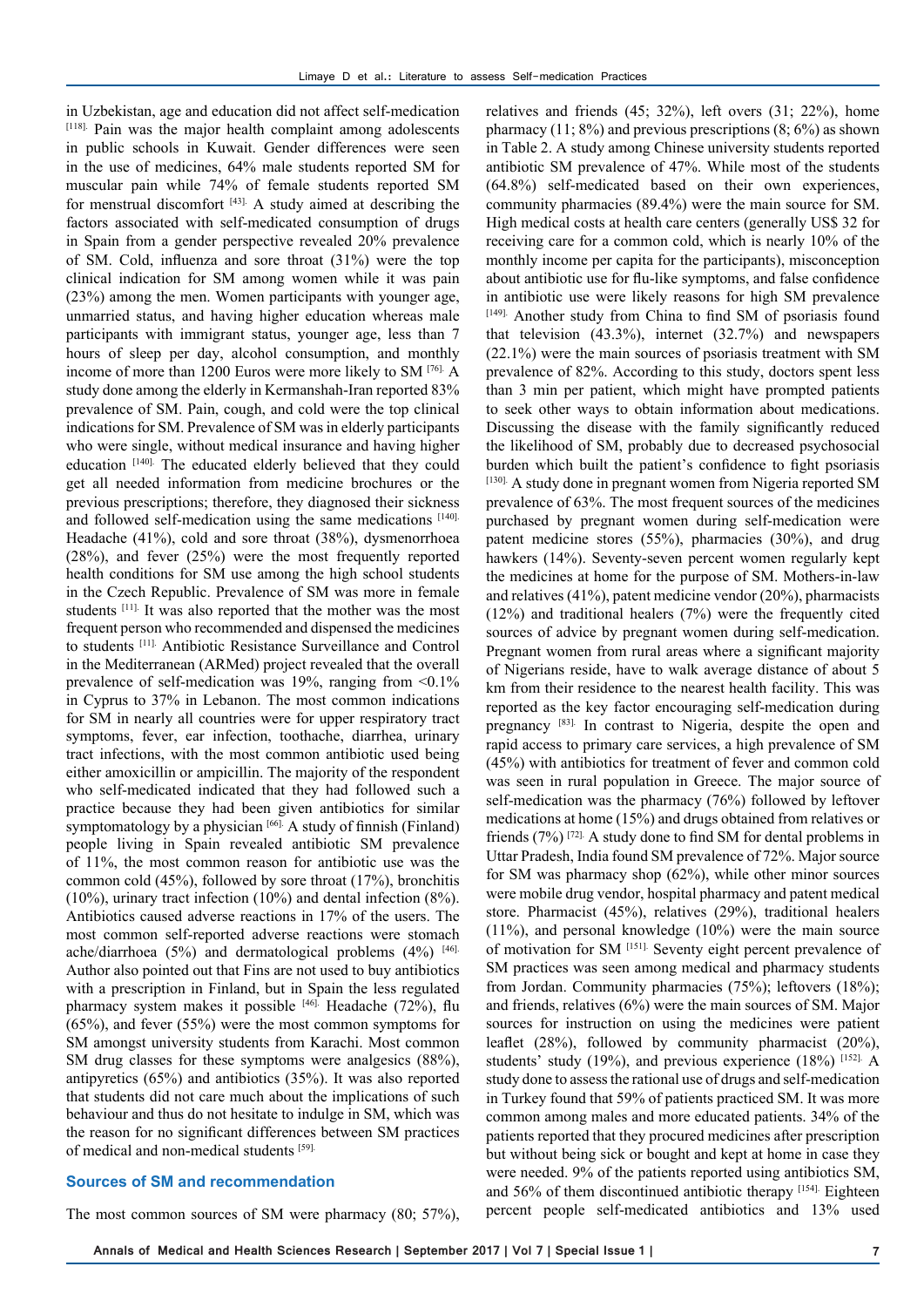antibiotics for family members in study done in Nigeria. Main sources of SM were pharmacy, and family member or neighbor. Twenty-seven percent people discontinued the antibiotic once the symptoms subsided. Participants with low educational status, younger age, and engagement with a job were more likely to be involved in inappropriate use of antibiotics [133]. A Polish study focused on assessing the knowledge, attitude and perception regarding antibiotics, reported that 10% of patients had antibiotic SM. Major sources of antibiotic SM were leftovers, pharmacy and family and acquaintances [137]. A Lithuanian study revealed almost one-third of the antibiotic users (31%) were involved in SM of antibiotics. SM prevalence was significantly higher in males, and rural participants. It was also noted that the main sources of antibiotic supply were community pharmacies (73%), leftover of antibiotics, and supplies by family members and friends (10%). More than one-tenth of the parents reported administering antibiotics to children according to their own knowledge (8.5%) or advice given by family members and friends (6%) [138]. A study done in Karnataka, India found 30% SM prevalence for treatment of dental conditions. It was reported that the main sources of drugs and instructions for self-medication were the drug vendor (63%), and family and friends (38%) and male respondents were less likely to have undertaken self-medication<sup>[139]</sup>. A study from Czech Republic reported prevalence of 75% among students of high schools. While the student's mother was the most frequent person who recommended and dispensed the medicines to students, the home pharmacy cabinet (70%) and pharmacy (16%) were the major sources of SM <sup>[11]</sup>. Self-Medication prevalence of 69% was reported among parents in Italy, a higher prevalence was seen among females, younger age, and participants with a college degree or higher education. The main source of SM was old prescribed medication (33%) whereas the main source of information on the use of medicines was physician (71%), followed by information leaflet (64%) and pharmacist (40%), internet (16%) and the media (5%)  $[141]$ . SM prevalence of 72% was reported from a study among medical students from Nagpur, India. Participants got information about drugs through the reading material (52%) followed by previous prescriptions (17%) and pharmacist (17%). The major sources of drug procurement were pharmacy (75%), free physicians samples (13%), family & friends (11%), and leftovers (8%)  $[146]$ . A study from Alexandria, Egypt reported 86% SM prevalence and the major sources of information about drugs were old prescriptions (73%), pharmacist (43%), family or friends (31%) and media, (5%). Drug procurement was from pharmacy, home pharmacy, and leftovers. SM prevalence was higher in participants who were of male sex, with age of 55+ years, and less educated [147]. Sixty one percent prevalence of self-medication was seen among population of Islamabad, Pakistan. Higher prevalence of SM was seen in residents from urban areas, with male sex, those aged between 15-30 years, and literate residents. The most common sources of information on self-medication were own initiative (61%), family/friends (23%), healthcare professionals, (12%), and sales clerk at medical store (4%)  $[126]$ . A study to determine the SM among undergraduate students in Thailand reported a SM prevalence of 86%. Television (57%), newspaper (57%), leaflets from hospital (52%) were the top sources for information about drugs for SM. Higher prevalence of SM was seen among girls, adolescents, and in students who lived with

parents or relatives [71]. Self-medication prevalence of 26% was reported in a Portuguese urban population. The major sources of recommendations for SM were pharmacist's advice (50%), own initiative (30%), and friends and relatives (18%). A higher SM prevalence was seen among males, respondents with higher education, students, and employed respondents [8].

## **Common reasons for SM**

Time constraint (59.42%), cost (53; 38%), and mild disease (28.20%) were the top reported reasons for SM as shown in Table 2.

Convenience (86%), cost saving (26%), and lack of trust in prescribing doctor (6%) were the main reasons for SM among Jiangsu University students in China. An antibiotic SM prevalence of 47% was reported in this study. Female gender, older age, and prior knowledge of antibiotics were identified as independent risk factors of SM with antibiotics. Ineffective penalties for contravention, difficulty in surveillance, and poor enforcement of regulations are the main reasons for illegal sale of antibiotics in China [149]. Seventy nine percent prevalence of SM practices was seen among medical and pharmacy students in Jordan. The major reasons for SM were having previous experience with the health problem (56%), believing that the problem is minor (55%), having sufficient medical information (32%), friends advice (17%), and saving time (15%). The majority of these students (83.6%) frequently advised other people about self-medication [152]. A study from Guatemala City did not find a significant difference in antibiotic SM among the higher socioeconomic group (79%) and the lower socioeconomic group (77%). The primary reasons for SM in both groups were time constraints, and purchasing convenience, high cost of visit to doctor, simple disease, and lack of trust towards doctors. Family-friends and pharmacy technicians were the main source for advice of SM for the participants from lower socio-economic status and higher socio-economic status, respectively [134]. Elderly participants from Kermanshah, Iran with a SM prevalence of 83%, cited certainty of its safety (93%), prior experience about the drug (87%), saves time (82%), and non-seriousness of the illness (78%) as the main reasons for SM. Study also pointed out the need for establishment of pharmaceutical consulting unit in pharmacies to inform the elderly about the side effects of self-medication and to change their attitude [140]. The main reasons reported for SM among medical and pharmacy students in Bangladesh were - do not want to burden physician as disease is not important, can manage my disease, want to play an active role regarding own health, advice by relatives, friends, and media, long waiting time at clinic, physician's last treatment was not successful and lack of trust on physician [18]. Shortages of drugs at health facilities, long waiting time at health facilities, long distance to health facility, inability to pay for health care costs, and freedom to choose the drug of own choice were the main reasons reported to have SM with anti-malarials in rural communities of Kilosa, Tanzania despite the reported decline of malaria [119]. A study among university students from Abbottabad, Pakistan reported, verbal instructions of doctor (45%), previous prescription (39%), no access or time to visit doctor (39%) as the main reasons for SM [108]. University students from the Rio Grande, Brazil reported – having knowledge about disease and drug,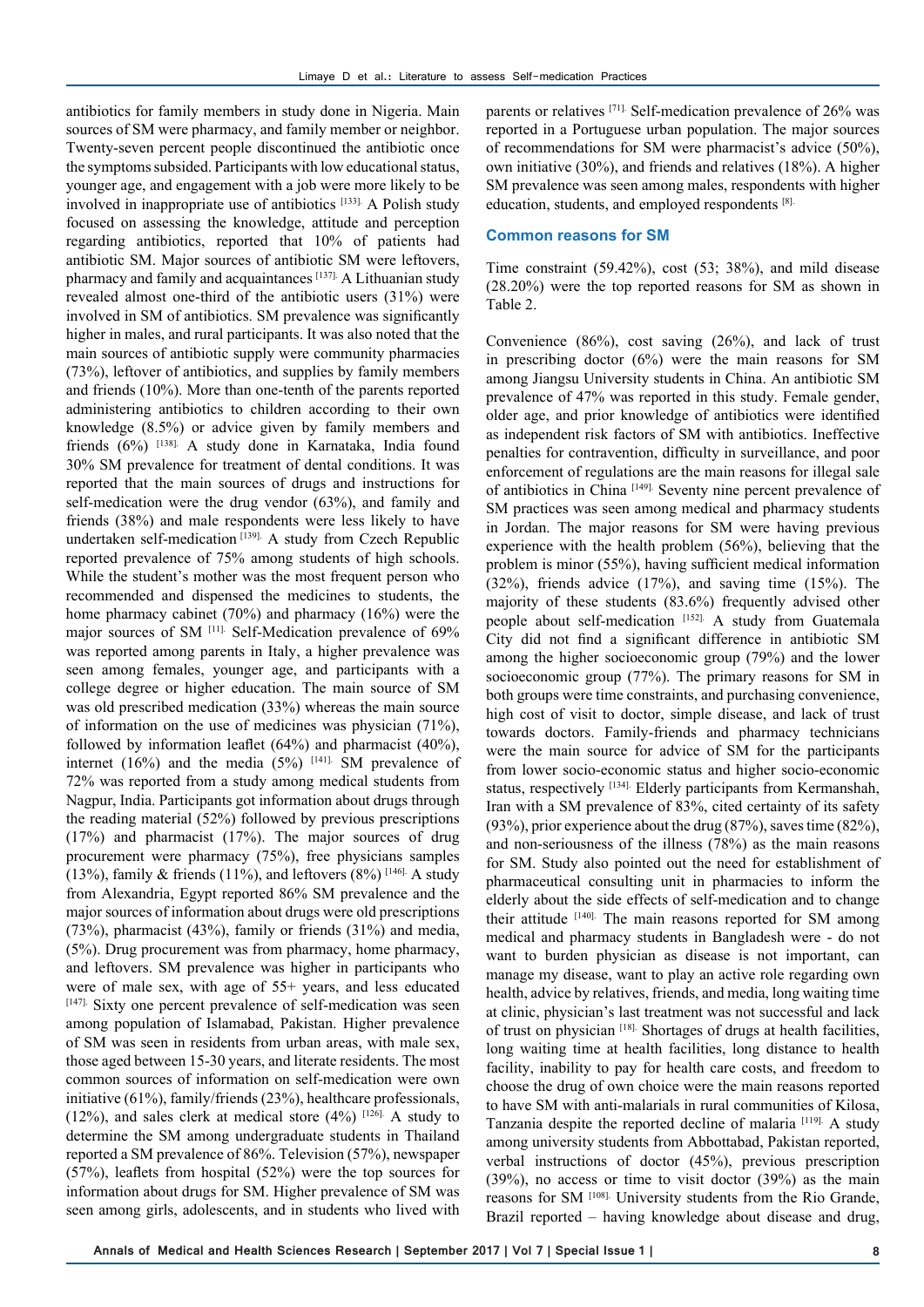simple disease, need for quick relief, physician will prescribe same medication, economy of time and money, unavailability of health service, no trust in health service and opportunity of learning as main reasons for SM [98]. Past experience with similar illness and drugs (53%), convenience (29%), cost (7%) were the main reported reasons for SM with antibiotics in a Jordanian population. Twenty percent participants also stated that they visited second physician to obtain antibiotics when their first physician did not prescribe any [63]. Previous experience (50%), trivial problem (48%), Urgency of problem (31%) were the reported reasons for SM amongst university students of Karachi [59]. First-Year medical students from Arabian Gulf University, Bahrain reported, time-saving (46%), minor illness (25%), and the economical aspect (15%) as the major reasons for SM.

# **Discussion**

In spite of extensive research, number of published reviews and information, along with various rules and regulations in place to control by governmental agencies, self-medication remains a major global problem. SM has multitude of associated problems, some of the major problems are wastage of resources, increased resistance of pathogens and causes for serious health hazards such as adverse reaction and prolonged suffering [156].

Out of total 189279 participants from studies covered in this review, SM was practiced by about 81665 (43%) participants, with the least reported from Sweden  $(0.3\%)$ <sup>[37]</sup> and the highest reported from developing countries such as Bangladesh, Ethiopia, Sri Lanka, and Indonesia. Eighteen percent (25) of the studies did not report SM definition and the remaining studies provided inconsistent phrasing of SM. Further, different study participant groups, varied sample size & age groups, data collection technique differences, low and high response rates have made the SM prevalence review challenging yet interesting.

Thirty-five percent (49) studies did not mention procuring ethical permission for the research. The rights of research participants and the safeguarding of the records of individuals being researched are ethical requirements that must be well documented [157-159]. No research should proceed without consideration of ethical issues anticipated by researchers and without review by an independent and competent ethics review body. These two actions should be considered as integral parts of the research process, and are thus logical and indispensable elements of the study report checklist [160].

Majority of the studies used face to face interview method (98; 70%) for data collection, while self-administered questionnaire technique was used for remaining 42 (30%) studies. Face to face interviews involve more-direct contact, it may be more difficult for the respondent to feel anonymous. This may lead to report more socially desirable answer and underreporting of selfmedication practices [161]. At the same time self-administered questionnaires may fail to get the required information due to limited understanding of the questions, inability of the respondents to get clarifications or details [162]. Authors feel that ethical balance, guaranteed anonymity, proper communication and study explanation to respondents can offer solution to this dilemma.

Before conducing the main study, only 63 (45%) publications reported to have conducted pilot study and there was great variation in the recall periods. This is noteworthy as it is a potential bias for collecting information on self-medication practices. Comparison of recall information about present and past medication use with prospective data from pharmacies and clinics has revealed that respondents had accurate recollections not only about medication use but also start dates of therapy. It was also reported that longer recall period were related to more inaccuracies [163]. However, it is not logical to simply generalize that shorter recall periods are more beneficial. This may also give false negative information as chances of sickness in shorter time frame and hence associated self-medication may be minimal. Longer recall periods may also give additional time points to respondents to give data regarding adverse events, and self-medication diseases. Recall period should be fine-tuned with the help of pilot studies to compare information against available sources such as medical records at pharmacy shops.

Analyzed studies revealed that the most widely self-medicated drugs were antibiotics (83; 59%) and most of the studies (44; 31%) were done to find antibiotic SM prevalence. Although from a public health research viewpoint, this is certainly a positive sign or a way forward by researchers to manage the menace of antibiotic resistance, at the same time it was a disheartening fact that only 9% studies focused on antibiotic resistance awareness among participants. Unlike most of the other drugs that only affect individual patient if used incorrectly for SM, antibiotics add to global risk of increased spread of bacterial resistance [164]. WHO's global report on antibiotic resistance reveals serious, worldwide threat to public health, it clearly mentions serious threat is no longer a prediction for the future, it is happening right now in every region of the world and has the potential to affect anyone, of any age, in any country [165]. While this is true in many cases, responsible self-medication is to be encouraged and can result in positive outcomes as has been reported recently by the WHO and other organizations [165].

Though wealthy countries still use far more antibiotics per capita, high rates in the low- and middle-income countries where surveillance data is now available—such as India, Kenya, and Vietnam—sound a warning to the world. For example, in India, 57 percent of the infections caused by Klebsiella pneumoniae, a dangerous superbug found in hospitals, were found to be resistant to carbepenems, considered as last-resort drug in 2014, up from 29 percent in 2008. For comparison, carbapenems are still effective against Klebsiella infections in 90 percent of cases in the United States and over 95 percent of cases in most of Europe <sup>[166]</sup>. Even though in developing countries legislation mandates the presentation of a medical prescription for purchase of antibiotics, people can still purchase antibiotics without a prescription [91,112,135,151]. This coupled with low awareness about antibiotic resistance, and associated adverse events contributes to SM with antibiotics in developing countries like but not limited to India, Bangladesh, Pakistan, Ghana, China, Sri Lanka, Nigeria, and Uganda [113,102,118].

In the long term, as health care improves in developing countries, it would then be necessary to improve public awareness and enforce strict antibiotic policies which have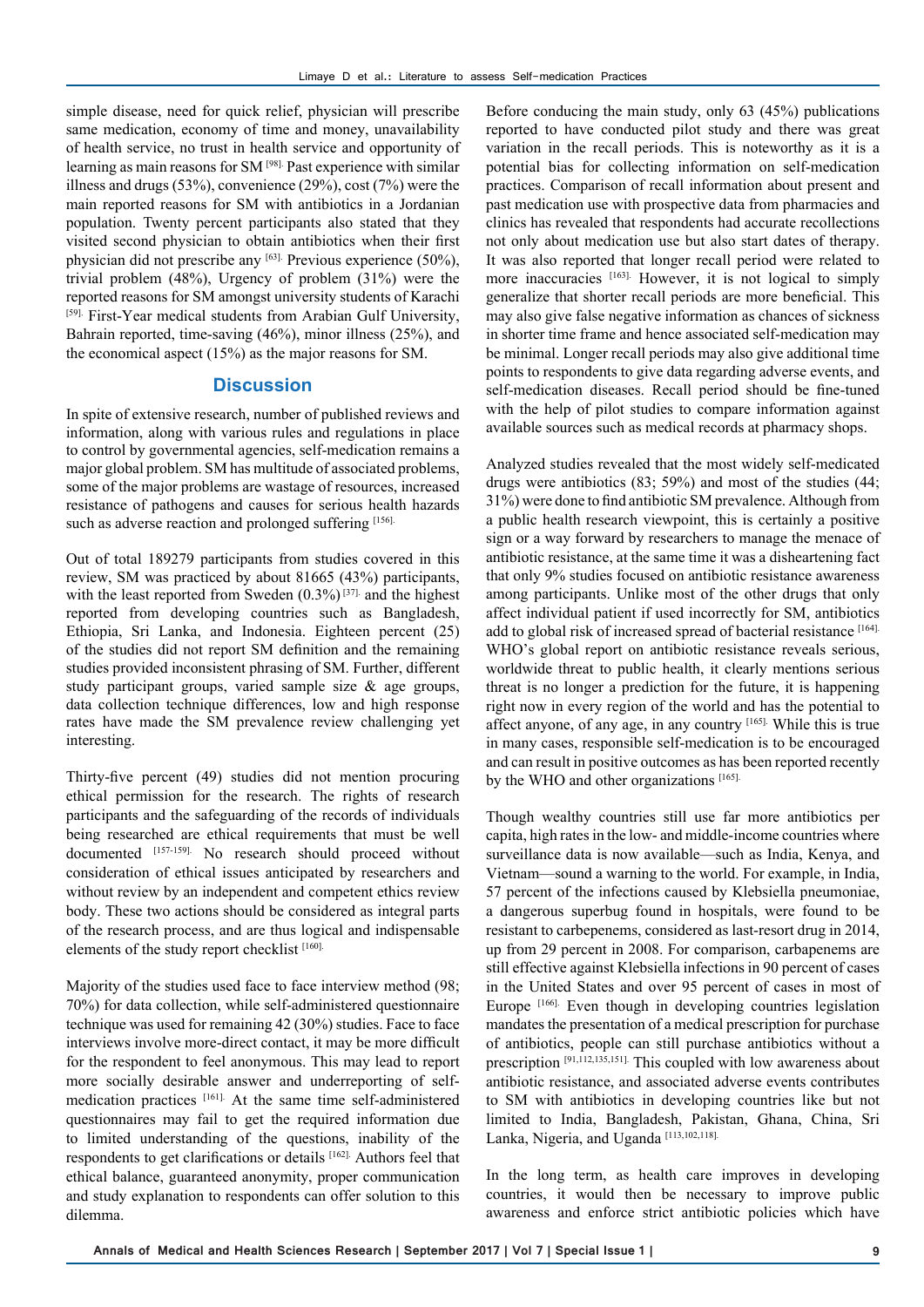yielded positive results in some countries where they were applied [53,168,169]. A good example was in Chile, where to control SM, the Chilean Ministry of Health has strictly restricted the purchase of antibiotics without medical prescription since 1999 [168]. This action resulted in a 43% decrease in antibiotic use in the outpatient setting [168] which represents an impressive result.

High prevalence of antibiotic SM has been seen in southern and eastern European countries that also report high levels of antibiotic resistance. Over the counter sales of antibiotics occur most frequently in Greece, Spain, Malta, Romania (>10% of all sold packages), followed by Bulgaria, Cyprus, Latvia, Lithuania, Poland (1% to 5%), and very rarely in other countries [164]. Major reported source for antibiotic SM among European countries was availability of "leftover" antibiotics [164]. Patient non-compliance and dispensation of larger number of tablets (package based dispensing) rather than actual needed for one single course were the main reasons for leftovers [164].

The World Health Organization recently highlighted the need for country-level antibiotic resistance plans in May 2015 when it endorsed the "Global Action Plan on Antimicrobial Resistance", which calls on all countries to adopt national strategies within two years [165]. Authors hope that national level action plans to tackle antibiotic resistance along with the findings from available and ongoing research studies will help individual countries to understand the burden of antibiotic resistance in their region and then take coordinated, researchbacked action to limit it.

Reviewed studies showed that considerably higher number of studies enquired about education (82%) while income and health insurance were not reported in 64% and 80% of the studies respectively. Education, income and health insurance have been shown to play an important role in the practices of self-medication [35,64,170]. Studying all three components of socioeconomics i.e., education, income and health insurance will not only help to gain better understanding but also to suggest policy measures in the area of self-medication.

Higher prevalence of SM in educated people reported in many studies is because of their ability to read and understand labels of the consumed medicine, which is almost impossible for the illiterate people  $[126]$ . This emphasizes that only education does not improve awareness but there is a need to promote initiatives, such as mass media campaigns and governmental actions, in order to make the citizens comprehend the risks related to the consumption of drugs without medical consultation.

Pagan [170] reported that lack of government-sponsored health insurance coverage increases the propensity to self-medicate. Increasing health insurance coverage could reduce the demand for self-medication by making healthcare more affordable. Unlike study by Pagan, a study from Indonesia reported that participants with health insurance still preferred to SM rather than visit health facilities, even though they had to pay out of pocket [135]. Consultation fees in developing countries are high and high out-of-pocket costs make health services inaccessible to a significant proportion of households. Those accessing health care in the public sector generally receive poor quality services

[135]. At the same time much lower density of doctors per 1000 population in, African countries (0.21), Eastern Mediterranean (0.74) and Southeast Asia (0.52) as compared to a density of 3.2 doctors in EU, might contribute to self-medication. In developing country like India, many studies have cited reasons such as high absenteeism, poor quality of services, rampant corruption and long travel distances as prominent reasons for poor access of public sector health facilities [71-73]. This helps to understand, time constraint (59; 42%) and cost (53; 38%), as the top reported reasons for SM reported in the reviewed studies. Therefore, when medications are easily accessible in pharmacies and even in local shops, SM seems a "quick and cheap" method for people's self-management of their self-diagnosed illness [135].

# **Conclusion**

Authors are of the opinion that this is the first review encompassing the topic of self-medication in the global context, without restricting it to age groups or therapy areas. The review not only gives an insight into the general prevalence of SM but also highlights associated practices and factors indications, reasons, sources, and drugs used. There have been variations in the operational definition of SM, study setting, sample selection, age range, sample size, response rate and recall period. Our review had several limitations that should be recognized. Firstly, we restricted our search only to PubMed Medline and Web of Science databases. Secondly we searched, publications written in only English language. Thirdly, we selected papers published in a time period of year 2000 to 2016.

We wish to point that, high variability seen in the study designs and outcomes emphasize the strong need for multinational cross sectional studies with a standardized methodological approach to gain better comparative understanding of global SM prevalence and practices.

Based on the findings from reviewed studies, we feel that physicians, pharmacists, regulatory authorities, and government should focus more on public health. While implementing the rules and regulations, governments should improve on providing adequate and affordable access to health care services among urban-rural and rich-poor citizens.

Ongoing programs to collect data on medicine consumption and self-medication by consumers, prescription practices of physicians, dispensing drugs without prescription should be designed and implemented. These programs can be integrated into population / disease surveys done in countries. They can also become a routine part in case history collection in day to day physician practice and also in clinical trials. At a pharmacy shop level, prescription monitoring and sales volume comparison should become a routine part of inspection and audit by drug regulatory authorities. As many patients get drug knowledge from previous prescriptions, physicians should limit unnecessary prescriptions of antibiotics, other drugs and implement good prescribing practices.[172] By using the available technology and user friendliness of cell phones and cell phone apps, apps could be designed to send prescriptions from physician to pharmacist based on which dispensing would occur to consumers. This method would limit the reuse of prescription and also will help to store the data, which could be monitored and audited by drug regulatory authorities.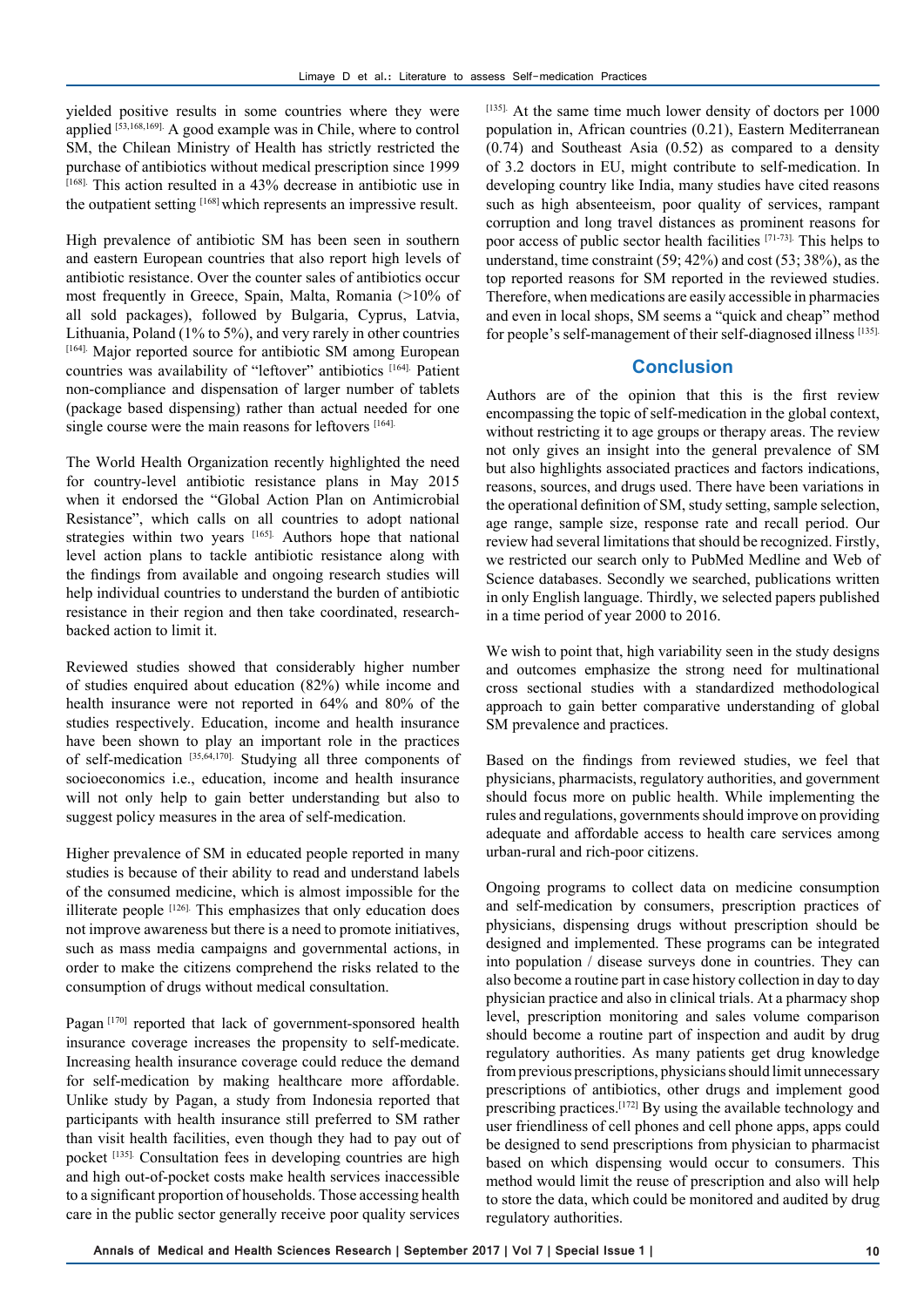Authors would also like to mention that, not only developing and conducting the programs but getting the feedback, understanding the lacunas, continuous improvisation, measuring the improvement in knowledge of people and their self-medication practices is needed for control of the menace of self-medication.

# **Conflict of Interest**

All authors disclose that there was no conflict of interest.

## **References**

- 1. Agbor M, Azodo C. Self-medication for oral health problems in Cameroon. Int Dent J. 2011; 61 :204-209.
- 2. World Health Organization: Guidelines for the regulatory assessment of Medicinal Products for use in self-medication 2000. Available: http://apps. who.int/medicinedocs/pdf/s2218e/s2218e.pdf [Last accessed on 6th January 2016].
- 3. Afridi M, Rasool G, Rabia Tabassum R, et al. Prevalence and pattern of self-medication in Karachi: A community survey. Pak J Med Sci. 2015; 31: 1241-1245.
- 4. Loyola Filho AI, Lima-Costa MF. Uchoˆa Bambuı´ Project: a qualitative approach to self-medication. Cad Saude Publica 2004;20:1661-1669.
- 5. Gualano M, Bert F, Passi S, et al. Use of self-medication among adolescents: a systematic review and meta-analysis. European Journal of Public Health, 2014; 25 444-450.
- 6. Sharma A, Oommen S, Topno I, et al. Perceptions and practices of selfmedication in healthcare and nonhealthcare university students in South India. J Basic Clin Physiol Pharmacol 2015; 26:633-640.
- 7. Sahebi L, Vahidi R. Self-Medication and Storage of Drugs at Home Among the Clients of Drugstores in Tabriz. Current Drug Safety. 2009; 4:107-112.
- 8. Martins A, Miranda A, Mendes Z, et al. Self-medication in a Portuguese urban population: a prevalence study. Pharmacoepidemiology and drug safety 2002; 11: 409-414.
- 9. Grigoryan L, Burgerhof J, Haaijer-Ruskamp F, et al. Is self-medication with antibiotics in Europe driven by prescribed use? Journal of Antimicrobial Chemotherapy (2007) 59, 152-156.
- 10. Grigoryan L, Haaijer-Ruskamp F Burgerhof J. Self-medication with antimicrobial drugs in Europe. Emerging Infectious Diseases. 2006; 12:452- 459.
- Kopecna E, Mica M, Vlcek J. Use of medicines among students of high schools in the Czech Republic. Acta Pol Pharm. 2015;72:389-96.
- 12. Kumar N, Kanchan T, Unnikrishnan B. Perceptions and Practices of Self-Medication among Medical Students in Coastal South India. PLoS ONE 8: e72247. doi:10.1371/journal.pone.0072247.
- 13. Al Rasheed A, Umar Yagoub U, Alkhashan H, et al. Prevalence and predictors of Self-Medication with antibiotics in Al Wazarat Health Center, Riyadh City, KSA. Biomed Res Int. 2016; 2016:3916874. doi: 10.1155/2016/3916874. Epub 2016 Jan 5.
- 14. Oshikoya K, Senbanjo I, Njokanma O. Self-medication for infants with colic in Lagos, Nigeria. BMC Pediatrics 2009, 9:9.
- 15. James H, Handu S, Khalid A. et al. Evaluation of the knowledge, attitude and practice of self medication among first year medical students. Med Princ Pract. 2006; 15:270-275.
- 16. Awad A, Eltayeb I. Self-medication practices in Khartoum state, Sudan. Eur J Clin Pharmacol. 2006; 62:317-324.
- 17. Suleman S, Ketsela A, Mekonnen Z. Assessment of self-medication practices in Assendabo town, Jimma zone, southwestern Ethiopia. Research in Social and Administrative Pharmacy. 2009; 5:76-81.
- 18. Alam N, Saffoon N, Uddin R. Self-medication among medical and pharmacy students in Bangladesh. BMC Res Notes (2015) 8:763.
- 19. Shehnaz S, Agarwal A, Khan N. A Systematic Review of Self-Medication Practices Among Adolescent. J Adolesc Health. 2014 Oct;55:467-483.
- 20. Jerez-Roig J, Medeiros L, Silva V, et al Prevalence of self-medication and associated factors in an elderly population: a systematic review. Drugs Aging. 2014 Dec;31:883-896.
- 21. Montgomery A, Bradley C, Rochfort A, et al A review of self-medication in physicians and medical students. . Occup Med (Lond). 2011 Oct;61:490-497.
- 22. Azami-Aghdash S, Mohseni M, Etemadi M, et al. Prevalence and Cause of Self-Medication in Iran: A Systematic Review and Meta-Analysis Article. Iran J Public Health. 2015 Dec; 44:1580-1593.
- 23. Domingues P, Galvão T, Andrade K, et al. Prevalence of self-medication in the adult population of Brazil: a systematic review. Rev Saude Publica. 2015; 49:36.
- 24. Hinz B. Self-medication of headaches. Med Monatsschr Pharm. 2015; 38:439-441.
- 25. Ocan M, Obuku E, Bwanga F, et al. Household antimicrobial self-medication: a systematic review and meta-analysis of the burden, risk factors and outcomes in developing countries. BMC Public Health. 2015; 1;15:742.
- 26. Corrêa-Fissmer M, Mendonça M, Martins A, et al. Prevalence of selfmedication for skin diseases: a systematic review. An Bras Dermatol. 2014 Jul-Aug;89:625-630.
- 27. Jain S, Malvi R, Purviya J. Concept of self-medication: A review. Int. J. Pharm Biol Arch. 2011; 2: 831-836.
- 28. Sanchez J. Self-medication practices among a sample of Latino migrant workers in South Florida. Front Public Health. 2014; 2:108. doi: 10.3389/ fpubh.2014.00108. eCollection 2014.
- 29. Hassali MA, Shafie AA, Al-Qazaz H. Et al. Self-medication practices among adult population attending community pharmacies in Malaysia: an exploratory study. Int J Clin Pharm. 2011; 33:794-799.
- 30. Centre for Reviews and Dissemination: Systematic reviews: CRD's guidance for undertaking reviews in health care: Centre for Review and Dissemination. York: University of York; 2009.
- 31. Moher D, Liberati A, Tetzlaff J, Altman D. Preferred reporting items for systematic reviews and meta-analyses: The PRISMA statement. J Clin Epidemiol.2009; 62:1006-1012.
- 32. Bi P, Tong S, Parton K. Family self-medication and antibiotics abuse for children and juveniles in a Chinese city. Social Science & Medicine. 2000; 50:1445-1450.
- 33. Hayran O, Karavus M, Aksayan S. Help-Seeking Behavior and Self-Medication of a Population in an Urban Area in Turkey: Cross Sectional Study. Croat Med J 2000; 41:327-332.
- 34. Figueiras A, Caamano F, Gestal-Otero J. Sociodemographic factors related to self-medication in Spain. European Journal of Epidemiology. 2000; 16: 19-26.
- 35. Shankar P, Partha P, Shenoy N. Self-medication and non-doctor prescription practices in Pokhara valley, Western Nepal: a questionnaire-based study. BMC Fam Pract. 2002;17;3:17.
- 36. Buke A, Ermertcan S, Hosgor-Limoncu M, et al. Rational antibiotic use and academic staff. International Journal of Antimicrobial Agents. 2003;21:63-66.
- 37. Svensson E, Haaijer-Ruskamp F, Lundborg C. Self-medication with antibiotics in a Swedish general population. Scand J Infect Dis. 2004;36(6- 7):450-452.
- 38. Raz R, Edelstein H, Grigoryan L, Haaijer-Ruskamp F. Self-medication with antibiotics by a population in northern Israel. Isr Med Assoc J. 2005;7:722-725.
- 39. Awad A, Eltayeb I, Matowe L, Thalib L. Self-medication with antibiotics and antimalarials in the community of Khartoum State, Sudan. J Pharm Pharm Sci. 2005;12;8:326-331.
- 40. Akanbi O, Odaibob A, Afolabi K. Effect of Self-Medication with Antimalarial Drugs on Malaria Infection in Pregnant Women in South-Western Nigeria. Med Princ Pract 2005;14:6-9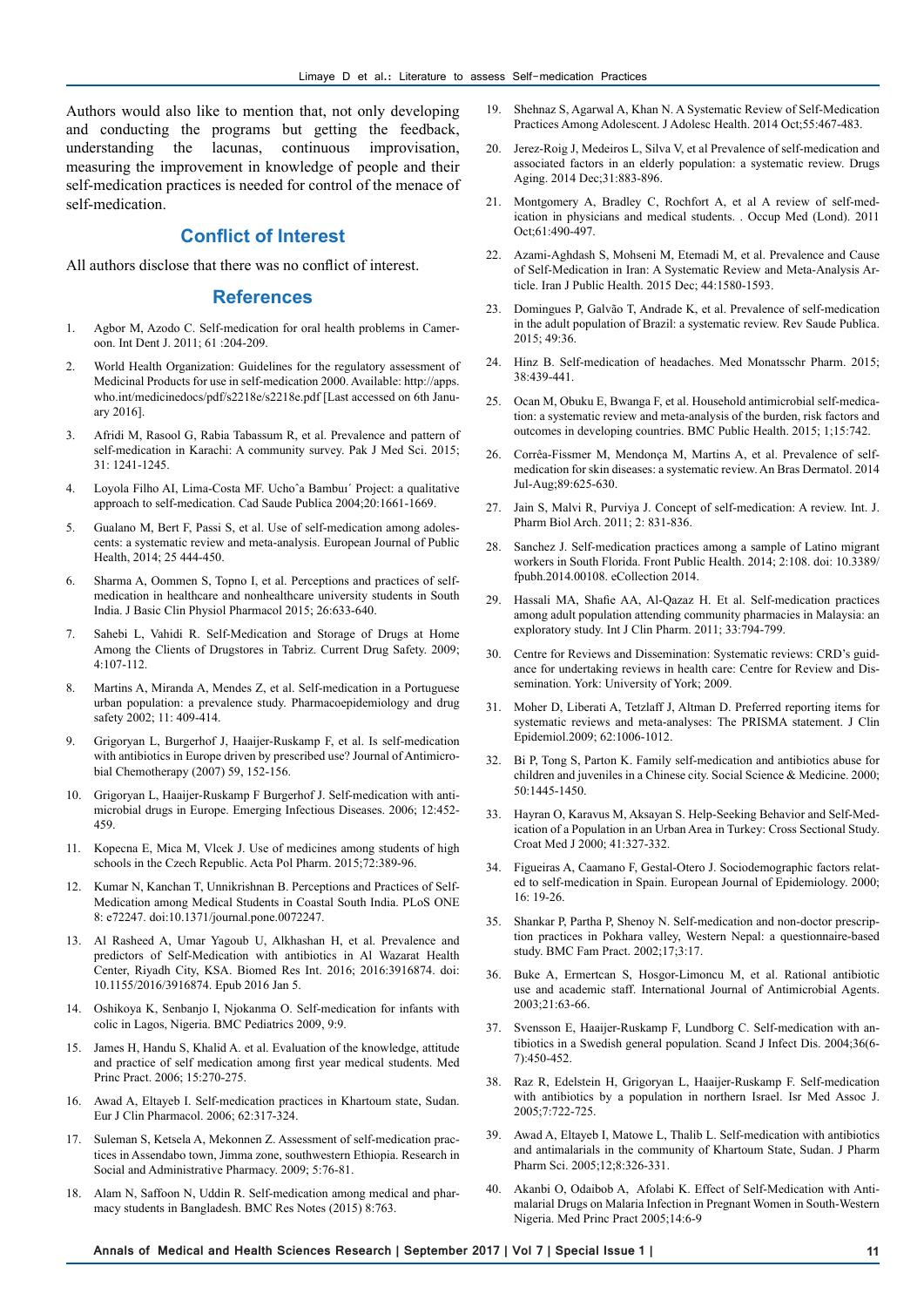- 41. Aljinoviæ-Vuèiæ V, Trkulja V, Lackoviæ Z. Content of Home Pharmacies and Self-Medication Practices in Households of Pharmacy and Medical Students in Zagreb, Croatia: Findings in 2001 with a Reference to 1977. Croat Med J 2005;46:74-80.
- 42. Linden K, Jormanainen V, Swigonski N, Pietilä K. Self-medication among Finnish young men in the beginning of common military service. Pharmacoepidemiol Drug Saf. 2005;14:193-201.
- 43. Abahussain E, Matowe L, Nicholls P. Self-Reported Medication Use among Adolescents in Kuwait. Med Princ Pract 2005;14:161-164.
- 44. Muscat M, Monnet D, Klemmensen T, et al. Patterns of antibiotic use in the community in Denmark. Scandinavian Journal of Infectious Diseases. 2006; 38: 597-603.
- 45. Sihavong A, Lundborg C, Syhakhang L, et al. Antimicrobial self medication for reproductive tract infections in two provinces in Lao People's Democratic Republic. Sex Transm Infect 2006;82:182-186.
- 46. Väänänen M, Pietilä K, Airaksinen M. Self-medication with antibiotics- -does it really happen in Europe? Health Policy. 2006;77:166-171.
- 47. Sedighi B, Ghaderi-Sohi S, Sara Emami S. Evaluation of self-medication prevalence, diagnosis and prescription in migraine in Kerman, Iran. Neurosciences 2006; Vol. 11 : 84-87.
- 48. de Melo M, Madureira B, Ferreira A. et al. Prevalence of self-medication in rural areas of Portugal. Pharm World Sci. 2006;28:19-25.
- 49. Grigoryan L, Burgerhof J, Degener J, et al. Attitudes, beliefs and knowledge concerning antibiotic use and self-medication: a comparative European study. Pharmacoepidemiology and drug safety 2007; 16: 1234-1243.
- 50. Esimone C, Nworu C, Udeogaranya O. Utilization of antimicrobial agents with and without prescription by out-patients in selected pharmacies in South-eastern Nigeria. Pharm World Sci (2007) 29:655-660.
- 51. Awad A, Eltayeb I. Self-medication practices with antibiotics and antimalarials among Sudanese undergraduate university students. Ann Pharmacother. 2007;41:1249-1255.
- 52. Pereira F, Bucaretchi F, Stephan C, et al. Self-medication in children and adolescents. J Pediatr (Rio J). 2007;83:453-458.
- 53. Kitikannakorn N, Chanthonrat C. Knowledge and accessibility of selfmedication among undergraduate students in Thailand. International Journal on Disability and Human Development.2007; 6:289-294.
- 54. Lal V, Goswami A, Anand K. Self-medication among Residents of Urban Resettlement Colony, New Delhi. Indian J Pub Health. 2007; 51:249-251.
- 55. Grigoryan L, Burgerhof J, Degener J. Determinants of self-medication with antibiotics in Europe: the impact of beliefs, country wealth and the healthcare system. Journal of Antimicrobial Chemotherapy. 2008; 61: 1172-1179.
- 56. Awad A, Al-Rabiy S, Abahussain E. Self-medication practices among diabetic patients in Kuwait. Med Princ Pract. 2008;17:315-320.
- 57. James H, Handu S, Khaja K, Sequeira R. Influence of medical training on self-medication by students. Int J ClinPharmacolTher. 2008;46:23-29.
- 58. Tourinho F, Bucaretchi F, Stephan C. Home medicine chests and their relationship with self-medication in children and adolescents. J Pediatr (Rio J). 2008;84:416-422.
- 59. Zafar S, Syed R, Waqar S. et al. Self-medication amongst university students of Karachi: prevalence, knowledge and attitudes. J Pak Med Assoc. 2008;58:214-217.
- 60. Yousef A, Al-Bakri A, Bustanji Y, Wazaify M. Self-medication patterns in Amman, Jordan. Pharm World Sci. 2008;30:24-30.
- 61. Sawalha A. A descriptive study of self-medication practices among Palestinian medical and nonmedical university students. Res Social Adm Pharm. 2008;4:164-172.
- 62. Coffman M, Shobe M, O'Connell B. Self-Prescription Practices in Recent Latino Immigrants. Public Health Nursing. 2008; 25:203-211.
- 63. Sawair F, Baqain Z, Karaky A. Assessment of Self-Medication of Antibiotics in a Jordanian Population. Med Princ Pract 2009;18:21-25.
- 64. Ilhan M, Durukan E, Ilhan S. Self-medication with antibiotics: question-

naire survey among primary care center attendants. Pharmacoepidemiol Drug Saf. 2009;18:1150-1157.

- 65. Mainous A, Diaz V, Carnemolla M. A community intervention to decrease antibiotics used for self-medication among Latino adults. Ann Fam Med. 2009; 7: 520-526.
- 66. Scicluna E, Borg M, Gür D. et al. Self-medication with antibiotics in the ambulatory care setting within the Euro-Mediterranean region; results from the ARMed project. J Infect Public Health. 2009;2:189-197.
- 67. Abasaeed A, Vlcek J, Abuelkhair M, Kubena A. Self-medication with antibiotics by the community of Abu Dhabi Emirate, United Arab Emirates. J Infect Dev Ctries. 2009;3:491-497.
- Chaves R, Lamounier J, César C. Self-medication in nursing mothers and its influence on the duration of breastfeeding. J Pediatr (Rio J). 2009;85:129-134.
- 69. Barros A, Griep R, Rotenberg L. Self-medication among nursing workers from public hospitals. Rev Latino-am Enfermagem. 2009; 17:1015-1022.
- 70. Balbuena F, Aranda A, Figueras A. Self-medication in older urban mexicans : an observational, descriptive, cross-sectional study. Drugs Aging. 2009;26:51-60.
- 71. Kitikannakora N, Sitthiworranan C. Self-medication among undergraduate students in Thailand. Int J Disabil Hum Dev 2009;8:411-416.
- 72. Skliros E, Merkouris P, Papazafiropoulou A. Self-medication with antibiotics in rural population in Greece: a cross-sectional multicenter study. BMC Fam Pract. 2010;11:58.
- Sarahroodi S, Arzi A, Sawalha A, et al. Antibiotics Self-Medication among Southern Iranian University Students. International Journal of Pharmacology. 2010; 6:48-52.
- 74. Landers T, Ferng Y, McLoughlin J. Antibiotic identification, use, and selfmedication for respiratory illnesses among urban Latinos. Journal of the American Academy of Nurse Practitioners.2010; 22: 488-495.
- 75. Sapkota A, Coker M, Goldstein R. Self-medication with antibiotics for the treatment of menstrual symptoms in southwest Nigeria: a cross-sectional study. BMC Public Health 2010, 10:610.
- 76. Carrasco-Garrido P, Herna´ndez-Barrera V, de Andre´s A, et al. Sex—Differences on self-medication in Spain. pharmacoepidemiology and drug safety. 2010; 19: 1293-1299.
- Klemenc-Ketis Z, Hladnik Z, Kersnik J. Self-medication among healthcare and non-healthcare students at University of Ljubljana, Slovenia. Med Princ Pract. 2010;19:395-401.
- Klemenc-Ketis Z, Kersnik J. Sources and predictors of home-kept prescription drugs. International Journal of Clinical Pharmacology and Therapeutics. 2010; 48:705-707.
- 79. Smogavec M, Softič N, Kersnik J, Klemenc-Ketiš Z. An overview of selftreatment and self-medication practices among Slovenian citizens. Zdrav Vestn 2010; 79: 757-763.
- 80. Schmid B, Bernal R, Silva N. Self-medication in low-income adults in Southeastern Brazil. Rev Saúde Pública 2010;44: 1039-1045.
- 81. Adedapo H, Lawal A, Adisa A, Adeyemi B. Non-doctor consultations and self-medication practices in patients seen at a tertiary dental center in Ibadan. Indian J Dent Res. 2011;22:795-798.
- 82. Afolabi O, Ehalaiye B, Fadare J. et al. Survey of ototopical self-medication among patients attending ENT and family medicine departments in a Nigerian hospital. Eur J Gen Pract. 2011;17:167-170.
- 83. Yusuff K, Omarusehe L. Determinants of self-medication practices among pregnant women in Ibadan, Nigeria. Int J Clin Pharm. 2011;33:868-875.
- 84. Hussain S, Malik F, Ashfaq K, et al. Prevalence of self-medication and health-seeking behavior in a developing country. African Journal of Pharmacy and Pharmacology. 2011;5:972-978.
- de Moraes A, Delaporte T, Molena-Fernandes C, et al. Factors associated with medicine use and self medication are different in adolescents. Clinics 2011;66:1149-1155.
- 86. Wen Y, Lieber E, Wan D. A qualitative study about self-medication in the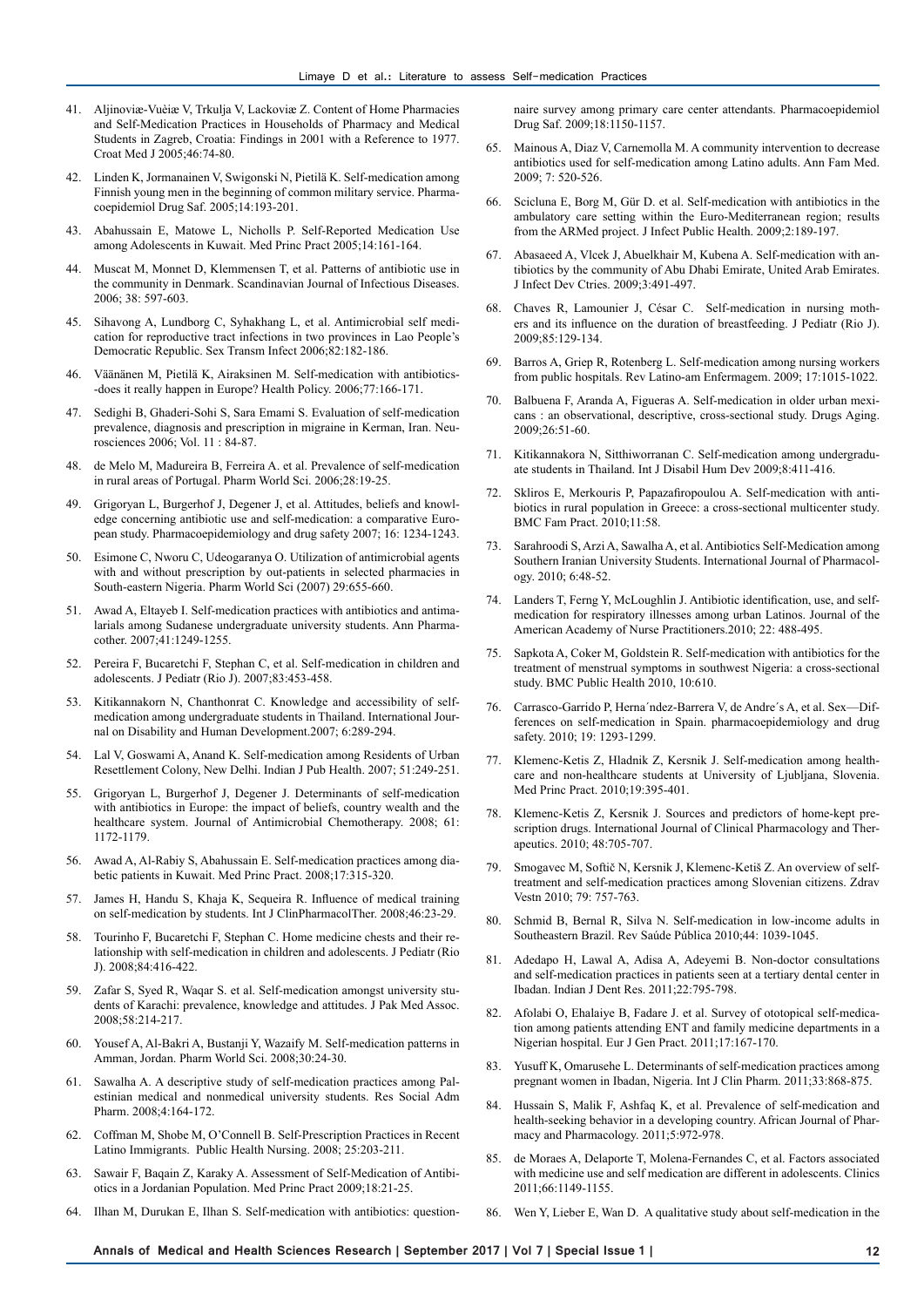community among market vendors in Fuzhou, China. Health and Social Care in the Community. 2011; 19: 504-513.

- 87. Bang S, Sontakke S, Thawani V. Pre and post-interventional pattern of self-medication in three common illnesses in staff of a tertiary hospital. Indian Journal of Pharmacology. 2011; 43:275-277.
- 88. Klemenc-Ketis Z, Hladnik Z, Kersnik J. A cross sectional study of sex differences in self-medication practices among university students in Slovenia. Coll. Antropol. 2011; 35 2: 329-334.
- 89. Souza L, da Silva C, Ferraz G, et al. The Prevalence and characterization of self-medication for obtaining pain relief among undergraduate nursing students. Rev. Latino-Am. Enfermagem. 2011; 19:245-51.
- 90. Pan H, Cui B, Zhang D. et al. Prior knowledge, older age, and higher allowance are risk factors for self-medication with antibiotics among university students in southern China. PLoS One. 2012;7:e41314.
- 91. Donkor E, Tetteh-Quarcoo P, Nartey P, Agyeman I. Self-medication practices with antibiotics among tertiary level students in Accra, Ghana: a cross-sectional study. Int J Environ Res Public Health. 2012; 9:3519-3529.
- 92. Grosso G, Marventano S, Ferranti R, et al. Pattern of antibiotic use in the community: Νon-adherence and self-prescription rates in an Italian urban population. Molecular medicine reports. 2012; 5:1305-1310.
- 93. Osemene K, Lamikanra A. A Study of the Prevalence of Self-Medication Practice among University Students in Southwestern Nigeria. Trop J Pharm Res, August 2012; 11: 683- 689.
- 94. Mehuys E, Paemeleire K, Van Hees T. et al. Self-medication of regular headache: a community pharmacy - based survey. Eur J Neurol. 2012;19:1093-1099.
- 95. González-López J, Rodríguez-Gázquez M, Lomas-Campos M. Self-medication in adult Latin American immigrants in Seville. Acta Paul Enferm. 2012; 25:75-81.
- 96. Bano N, Najan R, Qazi F. Irrational drug use based on self-medication for some common clinical conditions in an educated population of Karachi. Pak J Med Sci. 2012;28:359-362.
- 97. Horton S, Stewart A. Reasons for self-medication and perceptions of risk among Mexican migrant farm workers. J Immigrant Minority Health (2012) 14:664-672.
- 98. da Silva M, Soares M, Muccillo-Baisch A. Self-medication in university students from the city of Rio Grande, Brazil. BMC Public Health.  $2012.8.339$
- 99. Banerjee I, Bhadury T. Self-medication practice among undergraduate medical students in a tertiary care medical college, West Bengal. J Postgrad Med. 2012;58:127-131.
- 100. Marquez G, Torres V, Sanchez V. et al. Self-medication in Ophthalmology: A Questionnaire-based Study in an Argentinean Population. Ophthalmic Epidemiology. 2012; 19, 236-241.
- 101. Kivelevitch D, Tahhan P, Bourren P, et al. Self-medication and adherence to treatment in psoriasis. Int J Dermatol. 2012;51:416-419.
- 102. Muras M, Krajewski J, Nocun M, Godycki-Cwirko M. A survey of patient behaviours and beliefs regarding antibiotic self-medication for respiratory tract infections in Poland. Arch Med Sci. 2013;31;9:854-857.
- 103. Napolitano F, Izzo M, Di Giuseppe G, et al. Public Knowledge, attitudes, and experience regarding the use of antibiotics in Italy. PLOS ONE. 2013; 8:e84177.
- 104. Al-Ramahi R. Patterns and attitudes of self-medication practices and possible role of community pharmacists in Palestine. Int J Clin Pharmacol Ther. 2013;51:562-567.
- 105. Araújo D, Leal M, Santos E. Consumption of medicines in high-risk pregnancy: evaluation of determinants related to the use of prescription drugs and self-medication. Brazilian Journal of Pharmaceutical Sciences. 2013; 49:491-499.
- 106. Baghianimoghadam M, Mojahed S, Baghianimoghadam M. Attitude and practice of pregnant women regarding self-medication in Yazd, Iran. Arch Iran Med. 2013;16:580-583.
- 107. Asseray N, Ballereau F, Trombert-Paviot B. Frequency and severity of adverse drug reactions due to self-medication: a cross-sectional multicentre survey in emergency departments. Drug Saf. 2013;36:1159-1168.
- 108. Ulah H, Khan S, Ali S. Evaluation of self-medication amongst university students in Abbottabad, Pakistan; prevalence, attitude and causes. Acta Poloniae Pharmaceutica ñ Drug Research. 2013; 70: 919-922.
- 109. Santos T, Lima D, Nakatani A, et al. Medicine use by the elderly in Goiania, Midwestern Brazil. Rev Saúde Pública 2013; 47: 94-103.
- 110. Alexa I, Pancu A, Moroşanu A. et al. The impact of self-medication with NSAIDS / analgesics in a north-eastern region of romania. Farmacia, 2014;62:1164-1170.
- 111. Brlić K, Janev N, Sović S, Štimac D. Characteristics of self-medication for pain relief among first - year health care students in Zagreb, Croatia. Psychiatr Danub. 2014;26:459-465.
- 112. Lv B, Zhou Z, Xu G, et al. Knowledge, attitudes and practices concerning self-medication with antibiotics among university students in western China. Trop Med Int Health. 2014; 19:769-779.
- 113. Shah S, Ahmad H, Rehan R. et al. Self-medication with antibiotics among non-medical university students of Karachi: a cross-sectional study. BMC Pharmacol Toxicol. 2014;23;15:74.
- 114. Cheaito L, Azizi S, Saleh N, Salameh P. Assessment of self-medication in population buying antibiotics in pharmacies: a pilot study from Beirut and its suburbs. Int J Public Health. 2014;59:319-327.
- 115. Ocan M, Bwanga F, Bbosa G. et al. Patterns and predictors of self-medication in northern Uganda. PLoS One. 2014;9:e92323.
- 116. Biswas M, Roy M, Manik M, et al. Self-medicated antibiotics in Bangladesh: a cross-sectional health survey conducted in the Rajshahi City. BMC Public Health. 2014 Aug 14;14:847. doi: 10.1186/1471-2458-14-847.
- 117. Ramalhinho I, Cordeiro C, Cavaco A, Cabrita J. Assessing determinants of self-medication with antibiotics among Portuguese people in the Algarve Region. Int J Clin Pharm. 2014;36:1039-1047.
- 118. Belkina T, Al Warafi A, Hussein E, et al. Antibiotic use and knowledge in the community of Yemen, Saudi Arabia, and Uzbekistan. J Infect Dev Ctries. 2014 Apr 15;8:424-9. doi: 10.3855/jidc.3866.
- 119. Chipwaza B, Mugasa J, Mayumana I, et al. Self-medication with antimalarials is a common practice in rural communities of Kilosa district in Tanzania despite the reported decline of malaria. Malaria Journal. 2014; 13:252.
- 120. Martinez J, Pereira G, Ribeiro L. et al. Study of self-medication for musculoskeletal pain among nursing and medicine students at Pontifícia Universidade Católica - São Paulo. Rev Bras Reumatol. 2014;54:90-94.
- 121. Eticha T, Mesfin K. Self-medication practices in Mekelle, Ethiopia. PLoS One. 2014;9:e97464.
- 122. Khan H, Maheen S, Alamgeer. Determinants of Increasing Trend of Self-Medication in a Pakistani Community. Trop J Pharm Res 2014; 13: 437- 443.
- 123. Bertoldi A, Camargo A, Silveira M. et al. Self-medication among adolescents aged 18 years: the 1993 Pelotas (Brazil) birth cohort study. J Adolesc Health. 2014; 55:175-181.
- 124. Lukovic J, Miletic V, Pekmezovic T. Self-medication practices and risk factors for self-medication among medical students in Belgrade, Serbia. PLoS One. 2014;11;9:e114644.
- 125. Machado-Alba J, Echeverri-Cataño L, Londoño-Builes M, et al. Social, cultural and economic factors associated with self-medication. Biomédica 2014;34: 580-588.
- 126. Aqeel T, Shabbir A, Basharat H. Prevalence of Self-Medication among Urban and Rural Population of Islamabad, Pakistan. Trop J Pharm Res. 2014; 13: 627-633.
- 127. Chenge M, der Vennet J, Luboya N, et al. Health-seeking behaviour in the city of Lubumbashi, Democratic Republic of the Congo: results from a cross-sectional household survey. BMC Health Services Research201414:173.
- 128. Papakosta M, Zavras D, Niakas D. Investigating factors of self-care orientation and self-medication use in a Greek rural area. Rural Remote Health. 2014;14:2349.
- 129. Foroutan B, Foroutan R. Household storage of medicines and self-medica-